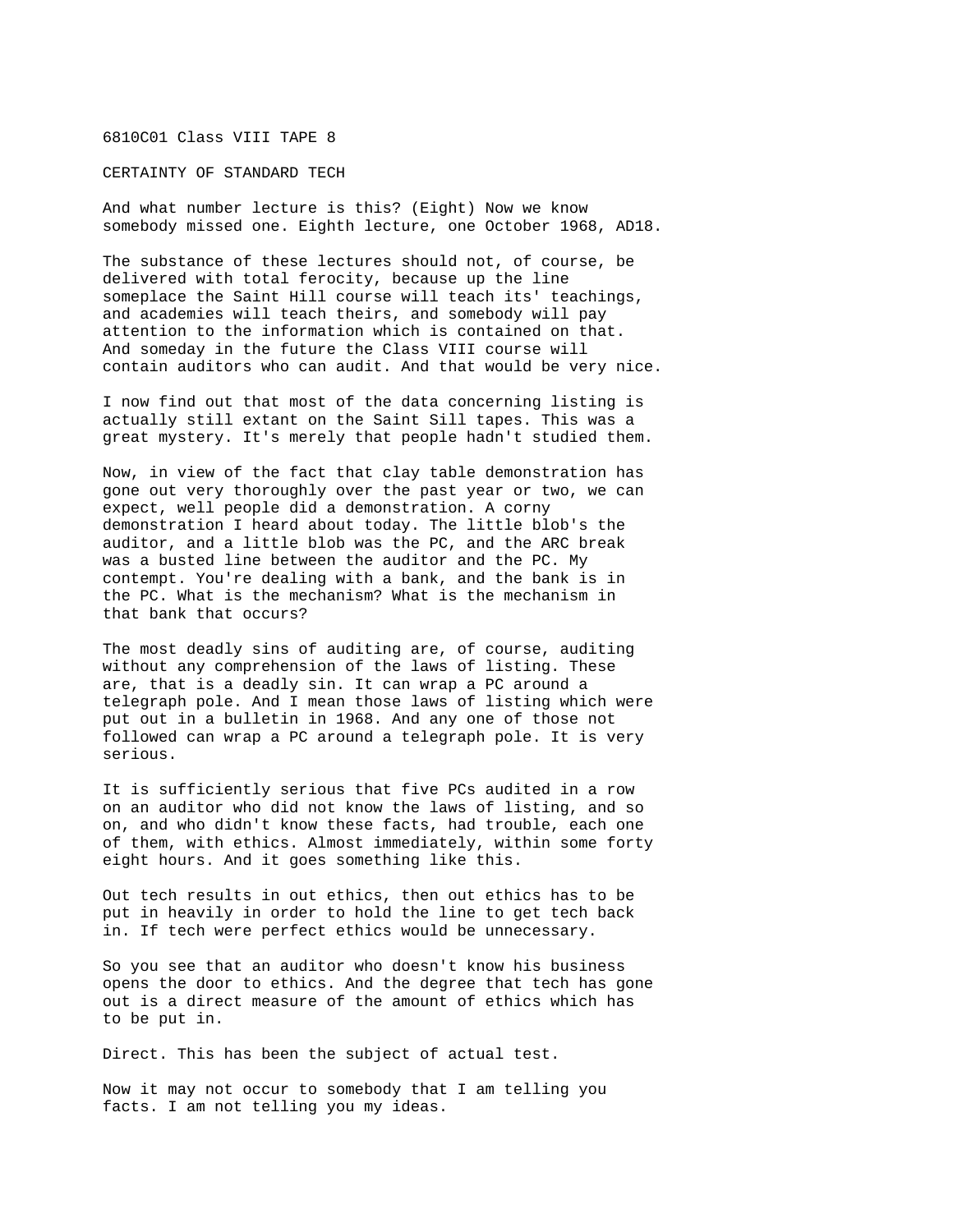Because I say it is true is no reason it's true. Because I'm telling you what it is, is because it is true. And anybody who has an opinion that differs with Ron's, anybody in the world can have an opinion that differs with mine. But you see, I'm not telling you opinions.

Now when I give you the data of Scientology and the unraveling of the problems of the mind, I am not giving you my opinions. I am giving you facts! And they don't compare with your opinions. Your opinions haven't got anything to do with it, and my opinions don't have anything to do with it. You understand me?

Out tech normally stems from some kook who gets an opinion. And he thinks freedom of think has something to do with truth. He can think all he pleases, he can have all the opinions in the world, but when he goes into an org and indulges in one of these god damned opinions that throws tech out, shooting is too good for him.

An opinion of this character, "Well, if you get a floating needle on engrams then you can never run any more engrams." That opinion was bought once into Saint Hill. Big discussions on the subject. Would you please tell me how you could ever run 3 if it was true?

So all you have to do is think it through. Know your business and think it through. And you will be able to differentiate the opinion from the fact. Now if clay table demonstration can go out in the year 1968, it can go out in the year 1975.

Other things can go out. But it is not possible to predict what will go out. Because there can be an infinity of wrongnesses around any rightness. There is actually no predicting under the sun, moon or stars what any academy or Saint Hill student will suddenly assume. Because aberration is a bunch of stuck lies. So some teaching comes through, the truth comes through, it misses this guy to the degree that it restimulates some fixed idea.

Now I'll tell you how fixed an idea can go bad. Somebody has been taught for two or three thousand years that man is basically evil. You tell him man is basically good. He considers that a belief, or a religious teaching and wa ha he seze... your idea. To put it lightly, because he's crazy. Now you can prove that man is basically good for this reason: overts read as overts. Not because he's been taught that it was bad to do it. He doesn't get well unless he gets his overts off. When we process a person he becomes better, more ethical. His ability rises. Now look, if he was basically evil he would get worse, more stupid. Do you follow? So all you have to do is think the think through. On the face of it it proves itself. There would be no reason under the gods' green earth to process him at all if he were evil. Because all you would do would be to run out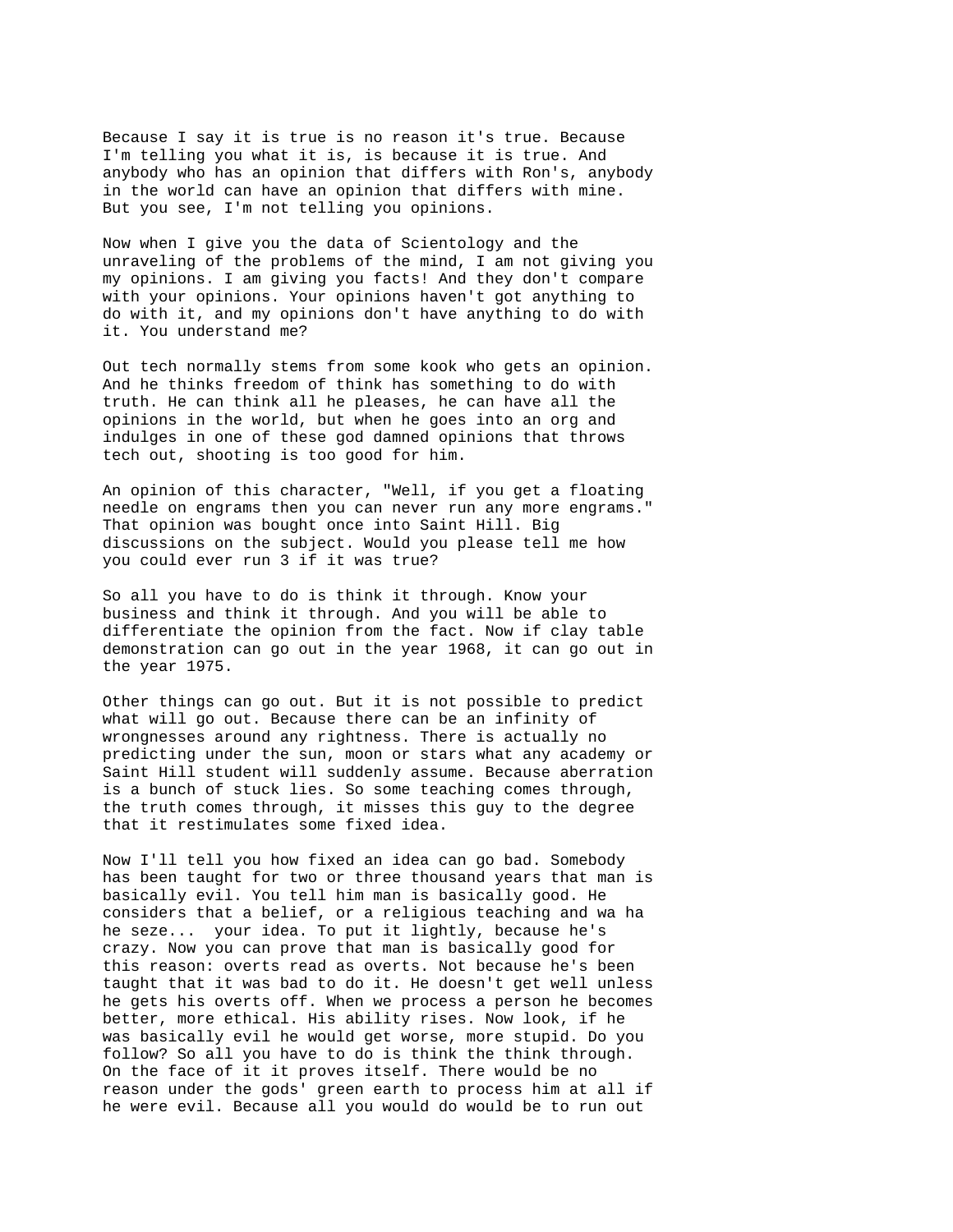all the things that taught him to be good. And you would wind up with somebody who was stupid, vicious, couldn't do anything, did nothing but loaf. Yes, but processing demonstrates the complete reverse.

Somebody's around feeling tired, feeling tired. And he can't work and all that. Well that can't be a native state, because when you process it he gets ambitious and works. But you haven't educated him, or taught him to get ambitious at work, you simply ran out his blunted purposes, his betrayed intentions. He had some good intention, he was trying to do something and he got kicked in the teeth too often. And then he gets tired. So that auditing, is in actual fact, a subtracting process. And the final product of auditing demonstrates that man's basically good.

Now in Christian countries men are taught that man is basically evil. So, you say this to this character you're trying to teach. "Man is basically good, auditing is a subtractive process and takes away the evil deeds and out of valences and into evil valences." And so forth. "And the fellow gets better and he gets more moral, and he gets more perceptive, and he gets more able, and he has more energy, and so forth." He knows you're... it's impossible if it's a subtractive process.

Now let's watch this guy in an auditing session. He punishes the PC. He knows the only way you could make anybody better is to punish them. And his PC becomes worse, more tired, less able, the IQ goes down. Now this is a direct example of a fixed idea getting in the road of truth and auditing. So that's why I say an auditor has no case. A student has no case. We are now above the level.

We can talk about, "It isn't true if it isn't true for you" to an academy student, because that's true. That's the closest touch he's got to this reality. But I'm not teaching an academy student right now. And you have no business receiving it at that level. These are the facts. This is the hot dope. They're not based on my opinions. I might have entirely different opinions, and often have had, but I have enough self discipline not to pass them on to you.

There's a lot of things I could believe in. Lots. For instance there are things that I would like to be doing that are, oh my god. When I look at some of these politicos... The worst valences I've ever been in contact with rise to the fore. But I don't allow that to color the job. I have a job to do. You have a job to do.

I'm going to let you in on something. I didn't even get R6ed. I'm not from this planet. Now. If I can take it on that it'd be a very good thing to clean up this planet, you who were here can damn well share the responsibility and not say it's all up to Ron. That's an interesting thought, isn't it?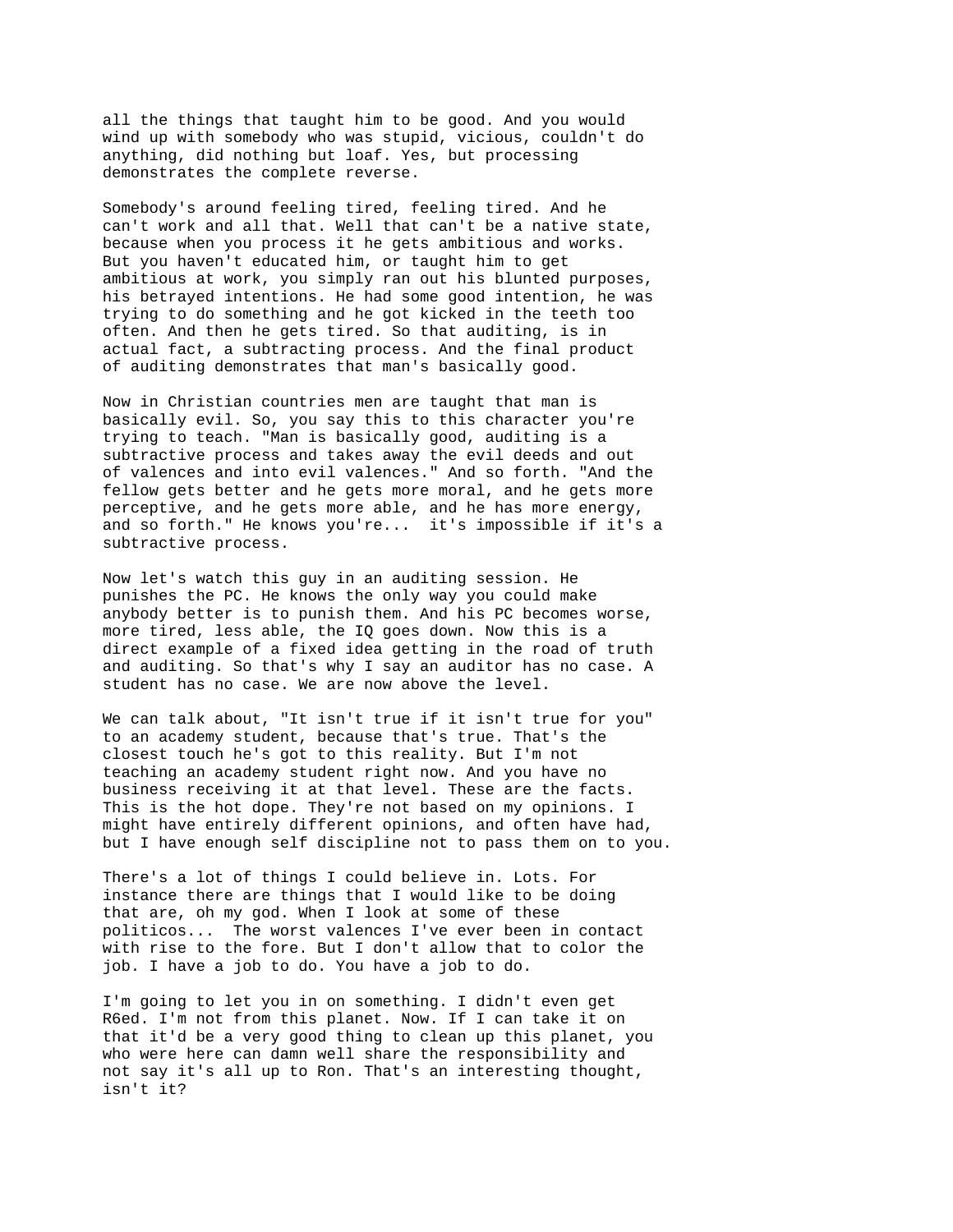Right away somebody comes along and tries to hang me as responsible for all the aberrations of the human race because I'm trying to do something for it. Well you can expect such a thing to be passed on to you. But you find out in the long run, if you do your job, do it cleanly, stick to the truth, stick to facts, do those things which exactly work and go on forward, you come out right in the end. It's the only way you ever come out right.

When you compromise with your own reality, when you deny your own basic goodness, when you indulge in your own stuck ideas, you don't come out right.

So somewhere up the track somebody listening to this tape, he was trained by a cracker jack academy supervisor, his Saint Hill course was right on the groove, they didn't flub clay table.

They did a great job of it all the way across the lines. This guy really knows his business. He knows his business backwards and forwards. He's moved through 7, he really knows how to do Power, and he comes to 8. And he hears this tape. Well the only thing I wish to advise him, that if he doesn't keep doing his job and keep the data straight, it can get as bad as it has gotten.

You see, the road out is the only road there is. The road in and down is a total stop and stays stuck forever. It isn't a road, it's a hole. Therefore, I enjoin upon you the job of listening to the straight data, teaching the straight data, using the straight data, and keeping the road out open.

And when these wild opinions come in sideways, to knock them out and kick them aside, with the contempt they deserve.

Holding the line, holding the road open is not an easy job. Every suppressive that comes along the line has to invalidate it. He has to discredit it. He goes into a dramatization of discrediting, because he himself is terrified. What if some other being got stronger? It's all he can think of.

What is some other being got stronger? He in his egocentric nonsense thinks that the other being would become more evil, and therefore destroy him with more enthusiasm. But why does he think that? 'Cause he knows damn well he deserves it. And once more on this subject, how does he know so well he deserves it?

So, when I give you this data I am not giving you a very broad area of opinion. I'm giving you exactly what works, I am giving it to you exactly as it works. And these are the data which you have to know how to do. It's the data which are stressed on the Class VIII course. You will not find any data outside that perimeter. Not even worth paying any attention to.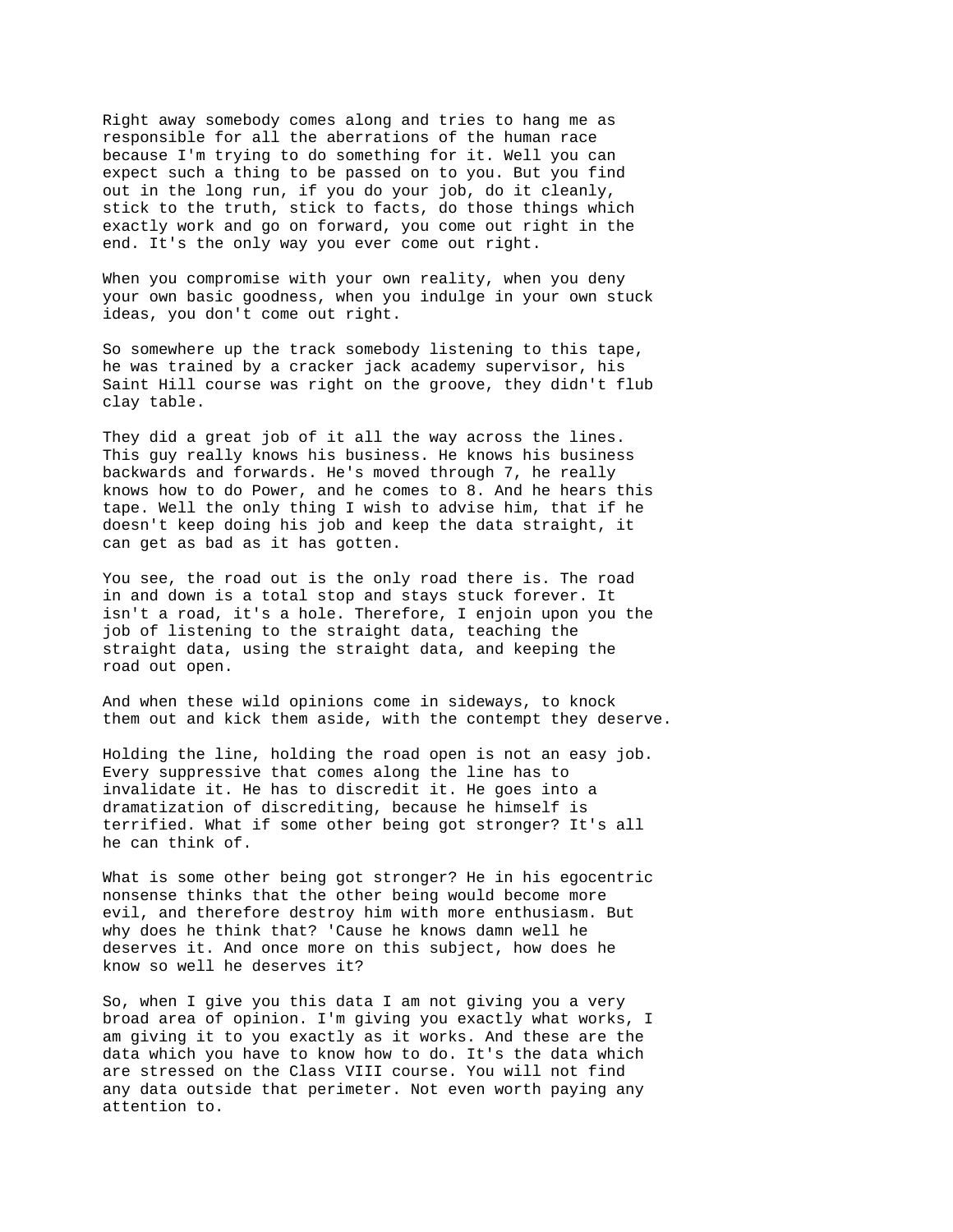Now somewhere up the line, probably somebody will invent something else besides LSD that is now exported with such enthusiasm by psychiatrists, to make them drum up business. More than one way to drum up business. The psychiatrist you know, is just a dramatizing mad man.

By definition. There are psychiatrists in R6, and certain people go into valences and become this thing and do it. And they attain their public presence by the fact that people know the symbol in R6 and so accept them without too much objection. They're out of valence in R6.

Now when you get pushed sideways, this and that, it's because you think some new data has come out. Now I tell you exactly how, exactly how a case becomes unsolvable, and exactly why an auditor squirrels. And I've told you something about this before, but this is exactly why and how. Standard tech is missed by about four or five miles. Missed. And then because the case has been missed the auditor sits there looking, or the case supervisor sits there looking for an unusual solution, because the case now seems unusual.

All unusual cases are cases that have been mishandled under the heading of standard tech. They have already been mishandled by departure from standard tech, and then appear to be unsolvable, and then appear to need some new solution. And the auditor, or the case supervisor, seeing this odd phenomenon sitting there of apparently an unresolving case, then dream up something new, or think they have to go into some other area, and practice yogi exercises or drill holes in his head, or something of this sort. Do you see how that happens? But I assure you of this, and this is the stable data, this datum right here. Standard tech has already been missed! There's a miss in standard tech. All unusual cases come about through a miss in standard tech. The resolution of all such cases is to find out where standard tech became unstandard. Do you see?

So here's this case, he's a wide-open invitation to the auditor and the case supervisor to squirrel, because he appears to be so unstandard. "Bu-yu-yu-yu-, he's not solving. We did everything we're supposed to do and nothing hasn't happened. So we have to do something else. Now let's dream up some new... " Now the danger of this is these new ideas usually come from stuck and fixed ideas. And they don't apply to the case, they only apply to the guy who thought them up. So much so that the late Volney Matheson developed a drill. And he found out the cases that were being audited unsuccessfully, way back when, when he was fooling around with this, with meters and so on, he found out what had been audited on the preclear, and then put the auditor on the cans and found out that was what was wrong with the auditor. You see, these failed cases, the auditor was trying to audit his case out of the PC. Hell, that's the introduction of fixed ideas.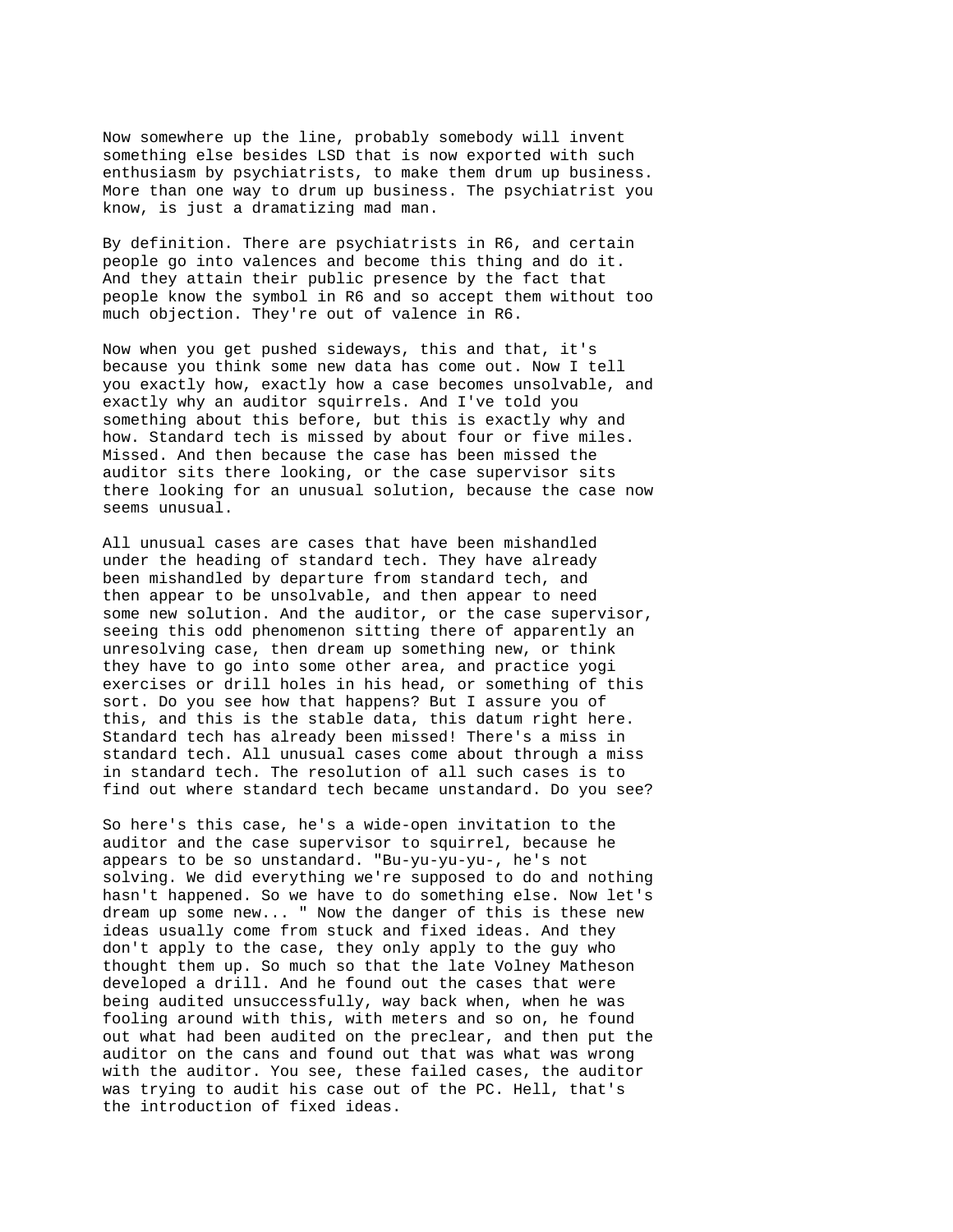You go back over a case like this. A standard flub. And honest to Pete it is sitting there, so big and so wide, that you wonder how in the name of god anybody could miss it. They could just about as well miss a ten thousand watt search light in the middle of a dark night. It is right there!

I'll give you an example. Give you an example. Unsolvable case came up. Absolutely unsolvable. My god, you couldn't do anything with this case. Well the reason you couldn't do anything with him, he had been two days overrun on ARC Straightwire past an F/N. And then this couldn't be rehabbed because he was in the middle of a secondary. But every effort to rehab the ARC Straightwire F/N collided with the secondary which he had already skidded in to, because it's the next, next step up. And the PC, through overrun and so forth, he just slid into the next step up. And all the time the auditor was trying to rehab the ARC Straightwire the guy was trying to run the secondary. Which made an interesting looking session. Auditor trying to do one thing, the PC doing something else, you know?

Well you would have said, "By golly, that's enough, that's enough, enough certainly, to have thrown any case out the window right there." Yeah, yeah, yeah. The case became unsolvable.

But going back through earlier green forms on the case an R/S was found on missed withholds, an R/S was found on connected to a suppressive group. And neither one had been handled or touched by the auditor. Now how the hell could an auditor go right past the green form, see a great, big R/S turn on on a missed withhold, and never inquire what it was? Not only that, but another auditor had come along later doing a green form, and had gotten a blow down on missed withholds, and had gotten a blow down on connected to a suppressive group.

And had never inquired what they were. In addition to that, in the sea check the guy had walked into the organization so damn high on LSD that his eyeballs were Archimedes spirals going 'round and 'round. And that was in the sec check.

So what happened? He sat the case down, pulled the missed withhold. It was an over your dead body sort of a, of an action. Got what suppressive group it was. The fellow knew. And then rehabbed a fantastic amount of overrun and weird release on drugs. I don't know the length of the session, I think the total session maybe took forty five minutes.

So here where standard tech had already been passed by we had an unsolvable case that was just sitting there. Anybody who really didn't know his business would have immediately accepted this invitation to do something wild, weird and wonderful. Here was this fellow with his tone arm stuck way up in the roof, unresolvable, couldn't be audited,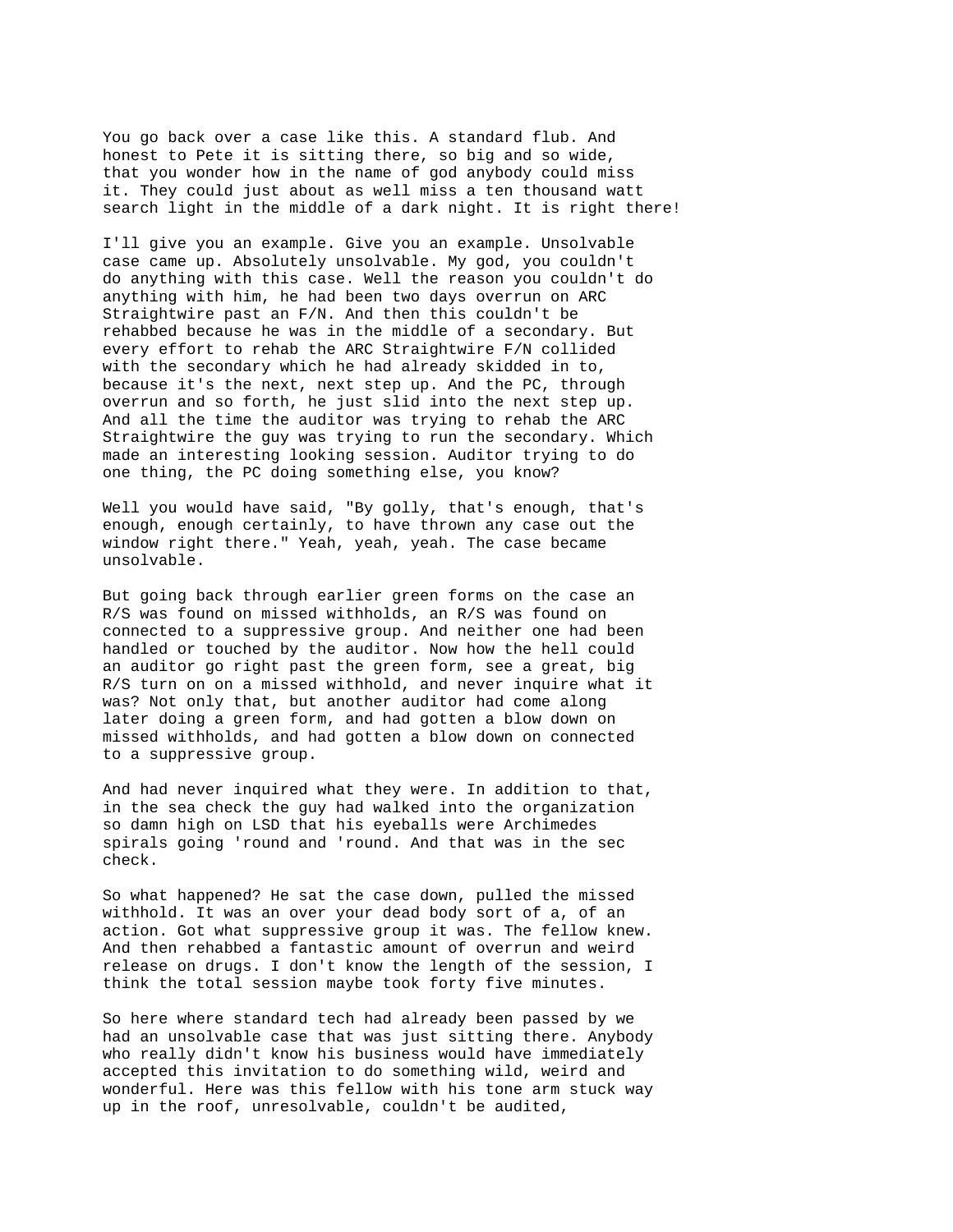nattering, wouldn't go near Qual, hardly could be forced into an auditing chair, reporting to the M.O., spent thirty six hours or so in a hospital where the doctors could find nothing wrong with him. These are all unusual solutions. His unusual solution to his case was to stay away from Qual. Quals' unusual solution was to send him to the hospital. People were asking for some brand new technique to come up and hit it. And what was it? It was a case overrun on drugs with a missed withhold, and connected to a suppressive group. Also, which didn't have to be resolved to solve the case, he was also wanted by his draft board. And was running out on it as a known present time problem, which didn't come up in auditing.

So you see standard tech only had to be about three quarters in to resolve the case. Case resolved beautifully.

Now when I see a folder which is about a foot thick with mislisted lists I know there is enough there to wrap it around a telegraph pole. When I see a tremendous number of sessions which didn't F/N, and when I also haven't got the case folder for the entirety of the auditing, and the case has been overrun on a lot of early processes, I could feel very, very sad about the whole thing. Because it's almost an Herculean job to untangle it. The goofs have added on top of goofs have added on top of goofs.

Now you're going to see this in case supervision. In Class VIII you not only have to be a whiz bang auditor, you also have to be a case supervisor. And there are two distinct skills: To audit, you only know how to audit, but to case supervise, you have to know exactly what is wrong with the case in order to order what auditor. Another trick. Entirely separate tricks. And if you think you have to know it to audit, brother, what you have to know to case supervise. You have to know your data. You have to know standard tech data main line. Because in one of these things you hand it over to only a slightly experienced auditor who starts goofing it.

Instead of repairing the list, he's never heard of the laws of listing. He attests that he has, he can parrot something, but he doesn't know why you do a list, and he doesn't know this, and he doesn't know that. And you ask him to repair a list. Oh my god. Aaah! He doesn't know enough about listing himself to repair a mislisted list. So you get back a case folder where the case is more messed up. You said the right thing. You said "Straighten out this list." And you gave it back, you gave it to this auditor, and this auditor, he never heard of listing. You thought he did, but he somehow or another managed to sleep through it all. And you get the folder back worse off. He, he didn't even repair the existing list, he added a nine page list to an already complete list. And the case is worse off than before.

So, you say, "Well we will be hopeful about this", and we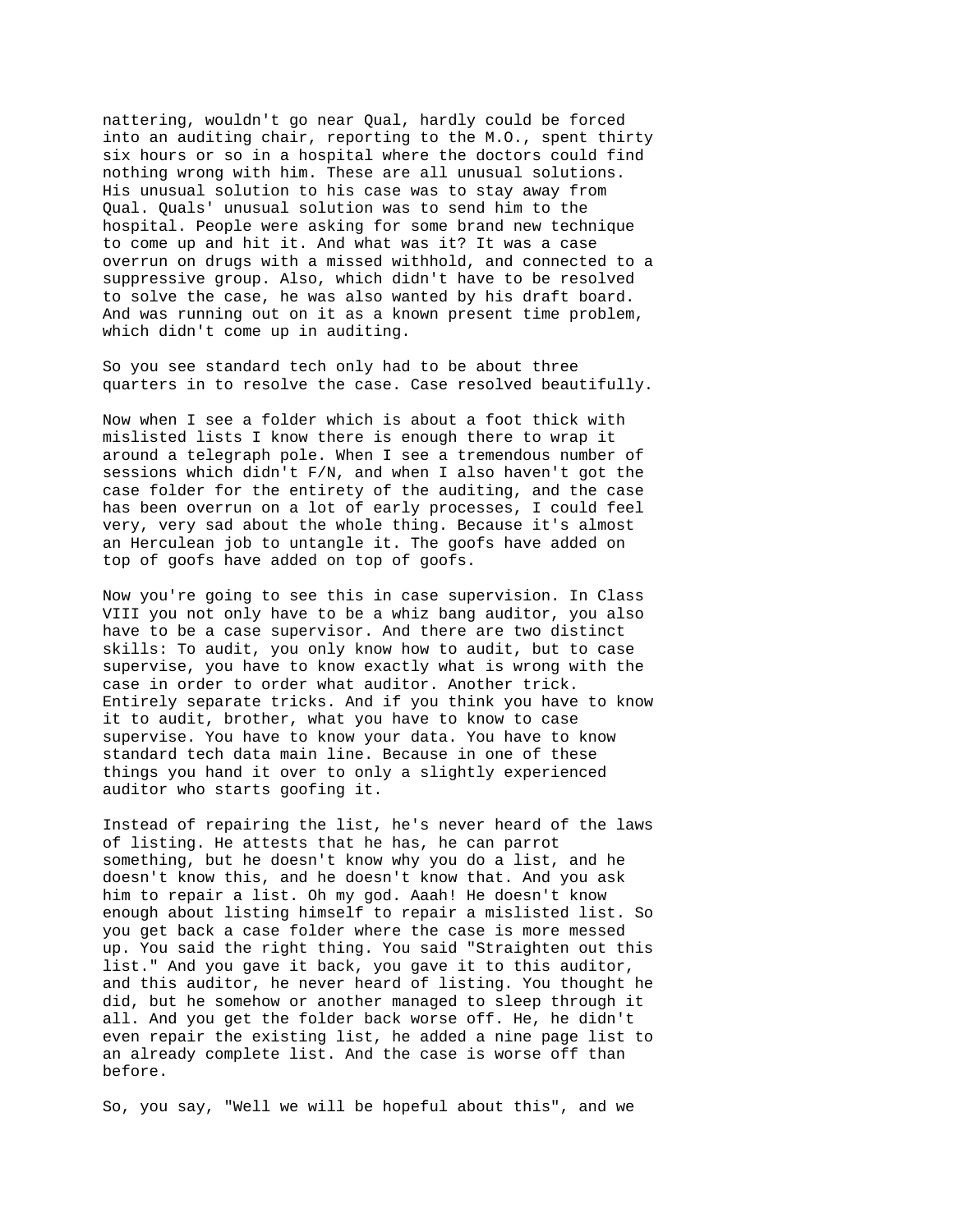direct what it is, and we get the guy grooved in on exactly what he's supposed to do. And we give it back to him, or to another auditor, and when we get the folder back he's decided that it was really not lists that was worrying this fellow, but the fact that the man hates auditors. So he has run, "From where could you hate an auditor?" Do you see? Ant the case is now worse off, and you as case supervisor get the thing back. You will actually have to decide now, that you are in a fire fight of some kind or another, and it's over auditors' dead body. And so you have to have a method of cutting their throats. Well the proper order is, "Do an L1 with the prefix on lists. And just clean up each read as it goes through." In other words, you're not going to let anybody look at a list again. You're going to pick up the ARC breaks which are in restimulation on the subject of lists and let it go at that, because that's all you can do.

So your case supervision is limited by the skill of the auditor who's doing the auditing for you.

You sometimes have to pull your shots. You know, for instance, that this case needs to be, to get the full four rundown, or something like that, there's something out with the full rundown, and you've got an auditor there that you know damn well he can't do it. Well, so therefore you have to figure out something he can do that will still straighten out the case. And that's the only variability you get in case supervision. Your case supervisor orders may be beyond the ability of the auditor to execute. That is usually demonstrated, you never really pull your shots on case supervision. You say exactly what he's supposed to be doing, exactly. It's when you get into these wild fire fights, or correcting a correction. So you give case supervision and then they goof it. So you have to now correct the correction. Well, you can only do that a couple of times without all of a sudden having such a glorious mess on your hands that you had better take some more direct route. Obviously beyond the skill of the auditor to do, even though it's a very standard action.

You say the case, because he feels very sad, is in an ARC break of long duration. That's a standard statement. Sad case, ARC break long duration. Boom, boom. Little data add up at once. And you give it back to the auditor. And the auditor gets in some kind of a fire fight with the PC. See? And he puts in an R-factor. Well I had a folder today. The auditor managed to get into a fire fight with the PC over an R-factor. God, I don't know how he did that. That must have been a masterpiece. How could you get into a fire fight? The auditor must have said something very weird. Instead of saying, "We're going to do an assessment on the case, this isn't what it was, but instead of saying, "I'm going to assess a list on your case," and so forth, "We're going to find out what type of resistive case you are." Must have, because he had protest on resistive case. So he must have mentioned it. 'Course he was a good auditor, he wouldn't evaluate! Ha.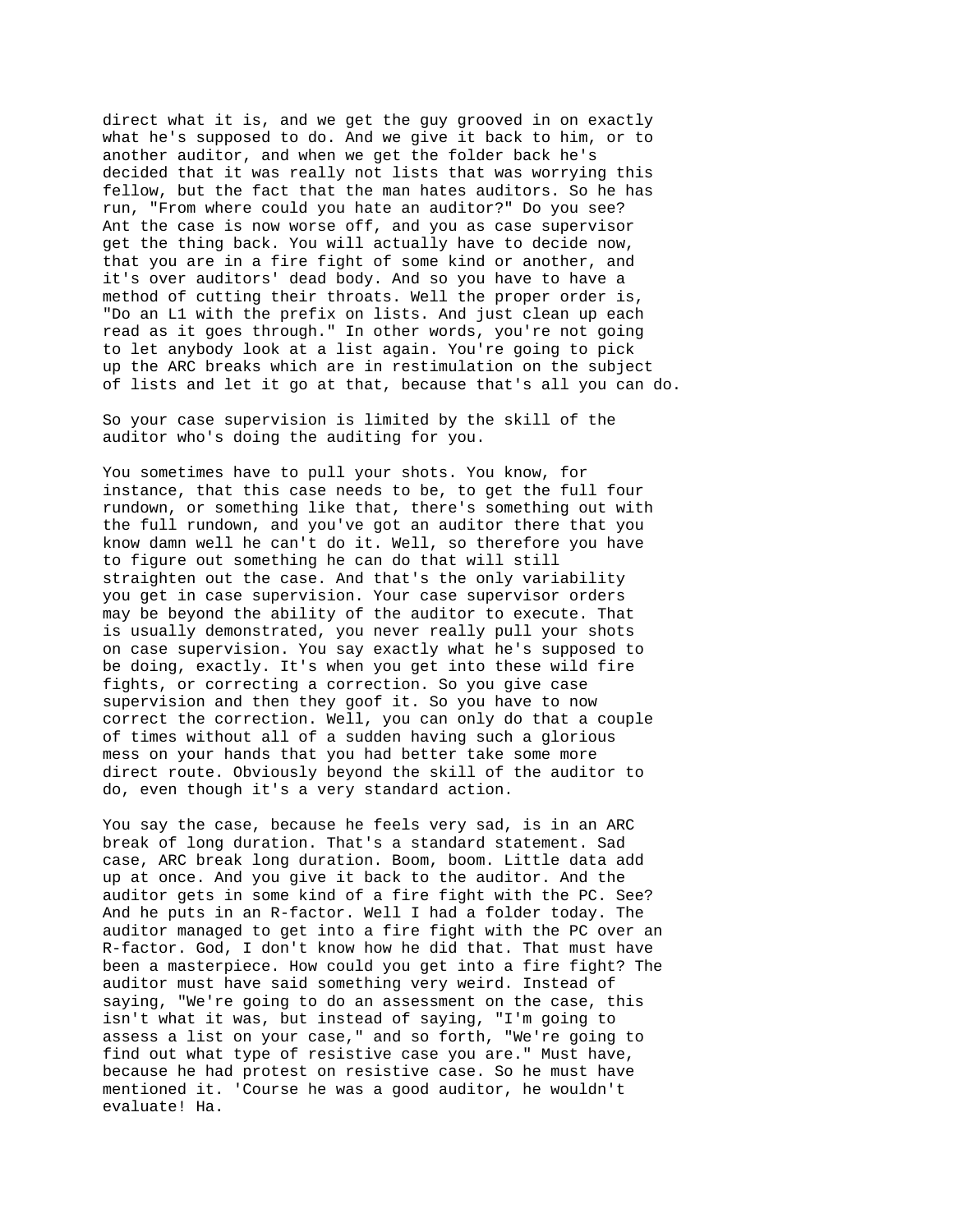Now, some auditor you give an, you give a case supervision, you say, "This girl is leading a highly illegal sort of a second dynamic existence. So therefore we're going to pull missed withholds." You have gotten it on your intelligence lines that this is the case with this case, don't you see? Or you've gotten it from something or other, or the case natters in session. All these various indicators. Or the case is just chewing up more husbands than she can get married to, it's a sort of assembly line, you know? So you figure there must be some kind of an irregularity on the second dynamic, so obviously because the case is mad at men, or something like this... You've got indicators, indicators, indicators, see? And you say, "Case is living a rather irregular second dynamic existence. Pull the missed withholds."

Then this auditor, he shows the case the... We don't have any, we don't have any control over this, you see, as case supervisor, but we sure can find out what happened, 'cause the session won't come off unless it's totally false reported. And the PC, when they go to the examiner, isn't going to do anything, if the session didn't come off, why it's going to show up on the examiner line. And if it doesn't show up on the examiner line I guarantee it'll show up on the ethics line later. You got two spots of control here. Shows up at the examiners or it shows up at the ethics. It'll also show in no further sign ups. See? So these spots, if you were really doing a case supervisor job, your admin would be to find out who is in ethics. Who's in ethics trouble? What PCs have just gone through here that ethics orders have been issued on? And another one would be, from the registrar, of who hasn't signed up for the next grade. So you'd want a leaving interview.

Now I can tell you the tech is out if over fifty percent of the PCs going through an HGC do not show up for a leaving interview. Now you can jump on routing, and you can jump on this and you can say, "How the hell did that get out?" The truth of the matter is, PCs must be avoiding it. So tech must be out.

Now it would be very interesting then, to take such people that didn't show up at the registrars' office when they left the organization, and to check them back against your folders. And then you will find out that Aloicious Q. Zilch, HGC auditor, lies, lies, lies. If the TA is at seven, he writes two, F/N. The lies are never slight. And so you hang him and get on about your business.

A case supervisors' neck is always out. The false auditing reports. So therefore there are various checkpoints by which the false report shows up. But the basis of this is, and must be, that the case supervisor has a certainty on standard tech. See, he must know that standard tech, applied standardly, works. If he's wondering, "Does this work", or "Something that doesn't work", or "Should I go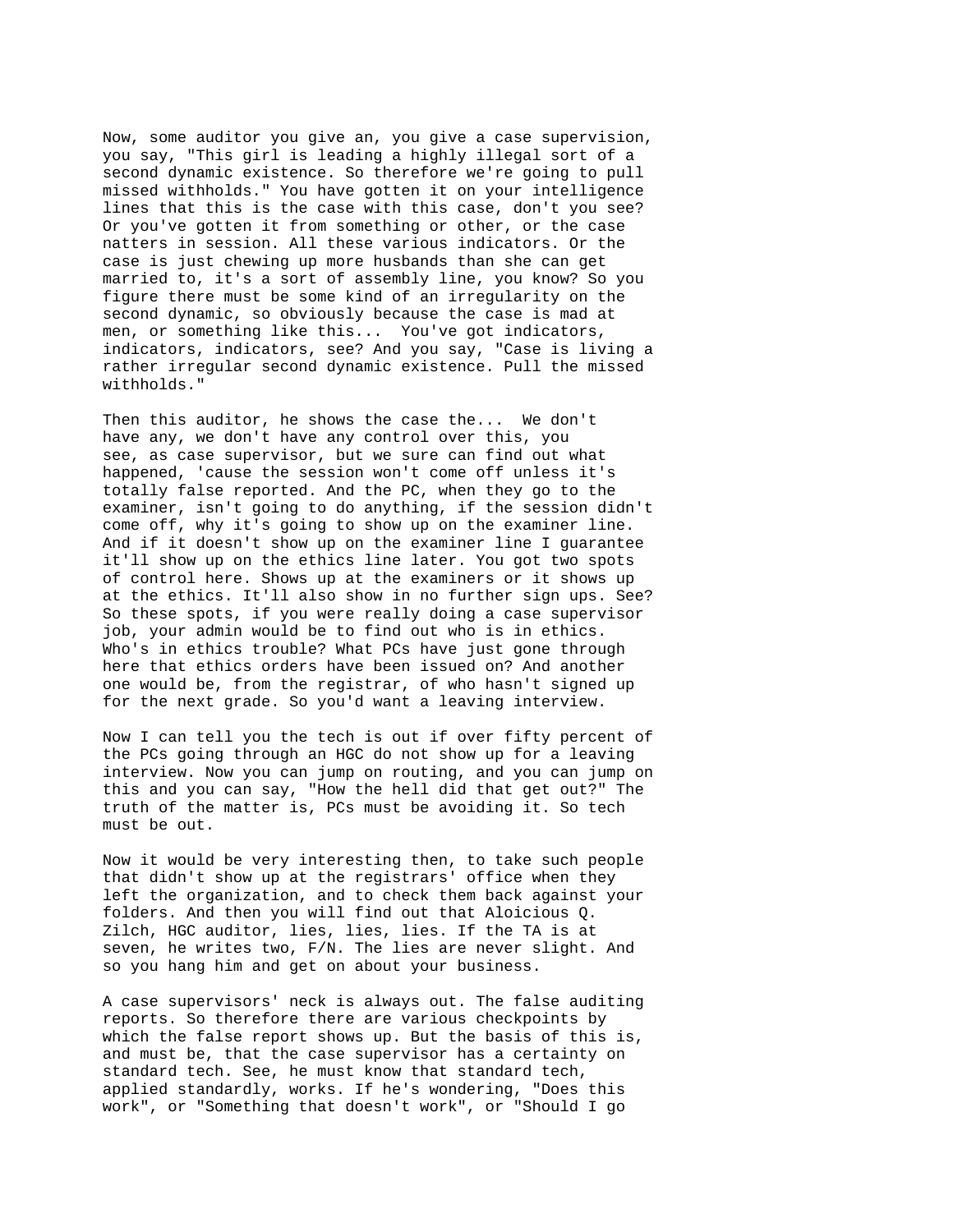back to yogi? I used to have such fun sitting in an ibis position." He can't police it down like that.

Now we had one today, case supervision. I gave a little list to be audited. A little list. One, two, three, four items. And this was what, by understanding, with the PC having trouble with any one of these items, or with any one of these items charged. And one of them blew down and F/Ned. It was just the list. Blew down and F/Ned. Well I could tell this because the folder was, I don't know, eight or nine feet thick. That's an exaggeration. It was only about six inches thick. But, wow!

Now we say, "Well golly, if the guy, if the guy blew down and F/Ned, he's got something wild. Absolutely wild! What terrible auditing he had all the way along the line. Well it's obviously what was wrong with the case, well it's passed an F/N and there isn't any thing you can do about it." Oh yeah? Oh no, as case supervisor that told me that the person had withholds from that item, so in the next session we're going to pull the missed withholds. Because it was a list of people who were trying to help him. So I set up a list of people who were trying to help this person, and one of them blew down, and he said, "Oh they were absolutely terrible," so I know then, at once, that's a critical opinion. So we pull the missed withhold. Elementary.

It's not even very clever. It's very standard. I want to find out where, where is this character sitting? This guy been audited over PTPs, missed withhold, ARC breaks, what? See? Well by ordering a prep check on a certain number of items after assessment, I could tell from the answers where he's been sitting. I was denied the information because on one of the items he blew down. And went F/N. And that was the end of that, of course. You didn't prep check beyond that. There's still missed withholds sitting there.

So now we're going to get in suppress on missed withholds, and pull the missed withholds, and the case'll sail. Missed withholds don't read in a session. But they must be there. They must be there 'cause the folder's too thick. See what I mean? Case has critical opinions, folder too thick, blows down on people trying to help him. Must have missed withhold. Person isn't sad, so it isn't an ARC break. His case rolly-coasters, so it isn't a PTP. Change, oh there's change there. The only one's left is missed withholds. Now that would be combined with overts, so when it comes back and "No the person doesn't have any missed withholds", that's great. I'm going to have overts. And we will get around to this, sooner or later. And the case will no longer go to review.

The case supervisor is in the business of ending off review cycles. He is never in the business of starting them.

A case supervisor who has too many people going to review, after he has had them supervised in the HGC must be working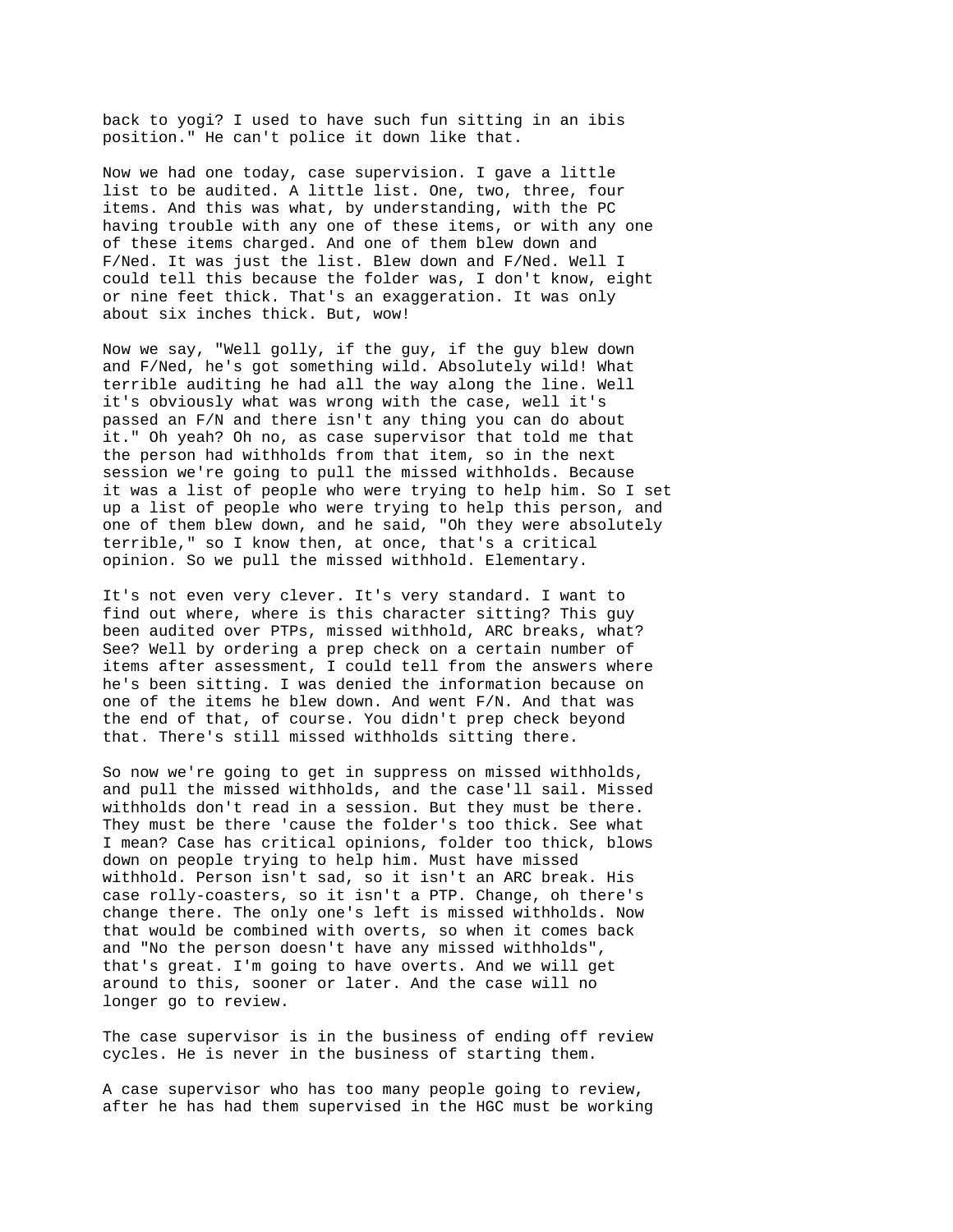with the damndest crew of bums as auditors anybody ever heard of, or himself must be driven up the wall by inventiveness. Something must be very out. But what you keep your paws on is standard tech. Don't let that slip, see? That's the thing which mustn't slip. Pcs slip, auditors slip, reporting of cases slips, see? Various things slip, but not standard tech. That doesn't slip.

Now unless you know that well subjectively, and so on, it will slip. Because you just have it on my say so. So therefore the progress is, that the auditor should be able to get horrendous wins with standard tech. And boy, when he's really got it in the groove. Sits down across from that ole' PC, and he says, "Rattata-tat", and the meter says rattly-bang, F/N. Ratta-ta-tat, booms He just sits there.

An auditor who can audit this by the way gets so cocky and insufferable he can't be lived with. He does. And that is a frailty, because when you get hotter than a pistol as an auditor you then automatically assume you can case supervise. And that's another skill. That's really calling your shots. And when case supervision, you're saying the number three ball in the right corner pocket. And the auditor, he doesn't even pick up a cue. He thinks it's hit with a base ball bat. So you've entered this piece of randomity on your auditing lines, and it tends to sort of begin to shake you a little bit. But if you know what can be done, then you know what he ought to be doing. And I assure you that standard tech, correctly applied, applied standardly, gets one zero, zero par cientum.

Variations, goof balled, mucked up application, and so forth, are all that reduce it. So it's your business to get it applied. Your foe is the introduction of somebody who knows best. The bird is sitting there auditing the PC, and the PC comes up with a wide open invitation to squirrel.

And the auditor, the knuckle head, departs from the C/S and squirrels. Now you've got a patch up of the session. (Sighs) Because if this auditor squirreled once, he's liable to squirrel twice.

So you have to start nailing it in with ethics presence.

And then, the next thing you know, you get the session folder back and he's not squirrel this time, boy he's blown his cool from here to the north pole. Gone. He's just in a lot of pieces.

If you were to research into this you would find out that inadvertently you've put him to auditing his ex-girlfriend. Or that she looks just like his mother. Something is goofed up here of some kind or another. Something has entered into it which has no business in the line of any kind whatsoever.

When you get into one of these fire fights whereby you're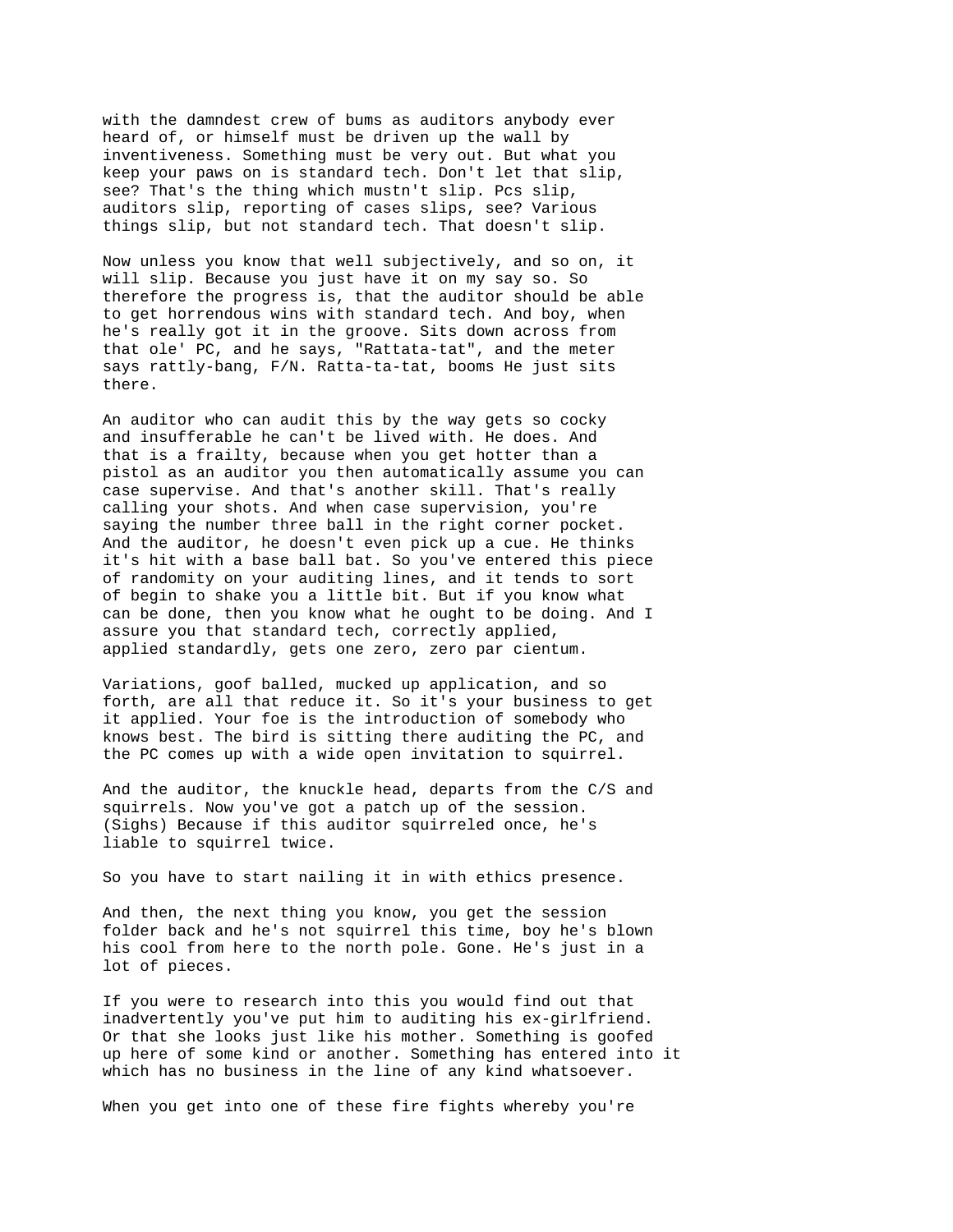trying to get a case supervisor instructions actually done, and the auditor is doing other things. But every now and then you get an auditor who will be obliging and write down that he did what he didn't do. And he's the only guy who can hang you. You can't straighten that out. As a case supervisor you've got to go in through the lines, you've got to go in to order restraining, you've got to go into all kinds of side lines that you really have no business in. Case supervisors' neck is out a mile on a false auditing report. So therefore he must be absolutely merciless when he receives one. It's the only thing that can wreck him. If he can get the facts, and if he can read the auditing report...

That's another thing. It's an actual fact, if I'm auditing for blood, as Qual here can tell you.

When I can't read the auditing report it goes back with some asperity and velocity. I won't have anything to do... By the way this is a very good rule. Don't have anything to do with an auditing report you can't read. Don't have anything to do with it. If you get into it, you will be over mastered, sometimes by your curiosity to know what happened to Zilch. Sort of like One Man Stanley continued story, you know? You want to know what happens to Zilch. So you try to make out this. And he had a new auditor today, and this auditor writes a script which is just a continuous series of ee's.

And this auditor writes a script which is just a continuous series of ee's. And you can't read it.

And the second you discover that to be the fact you take, if you are really on the groove, and you're really clever, you really know your business, you turn it around, without trying to make it out, and send it back for printing in a different colored pen over every indecipherable word.

Make him rewrite the whole thing. And then, you assign him projects in penmanship until he can write so that he can be read. You never go it by halves, because I'll tell you why. You're gonna eventually start winding up with headaches as a case supervisor. You got misunderstoods all over the place. You're trying to find out what the hell did the PC say, what, what is that? Looks like ee's. Is it leave, have, boo boo, catterwamp? And you sometimes read these out as they would actually look. And you get "butter wump mum hip". And you keep doing this, you're gonna wind up with an antipathy toward an auditing report. An auditor, actually part of his training, should be to write rapidly, legibly. Anybody can learn how to do it. Doesn't even take much practice.

Few days ago I ordered an auditor to learn how to write. And I'll be a son of a gun. Session came up, next session that person did a few days later, came up, the auditor was writing. I'm sure the session wasn't slowed up. Only took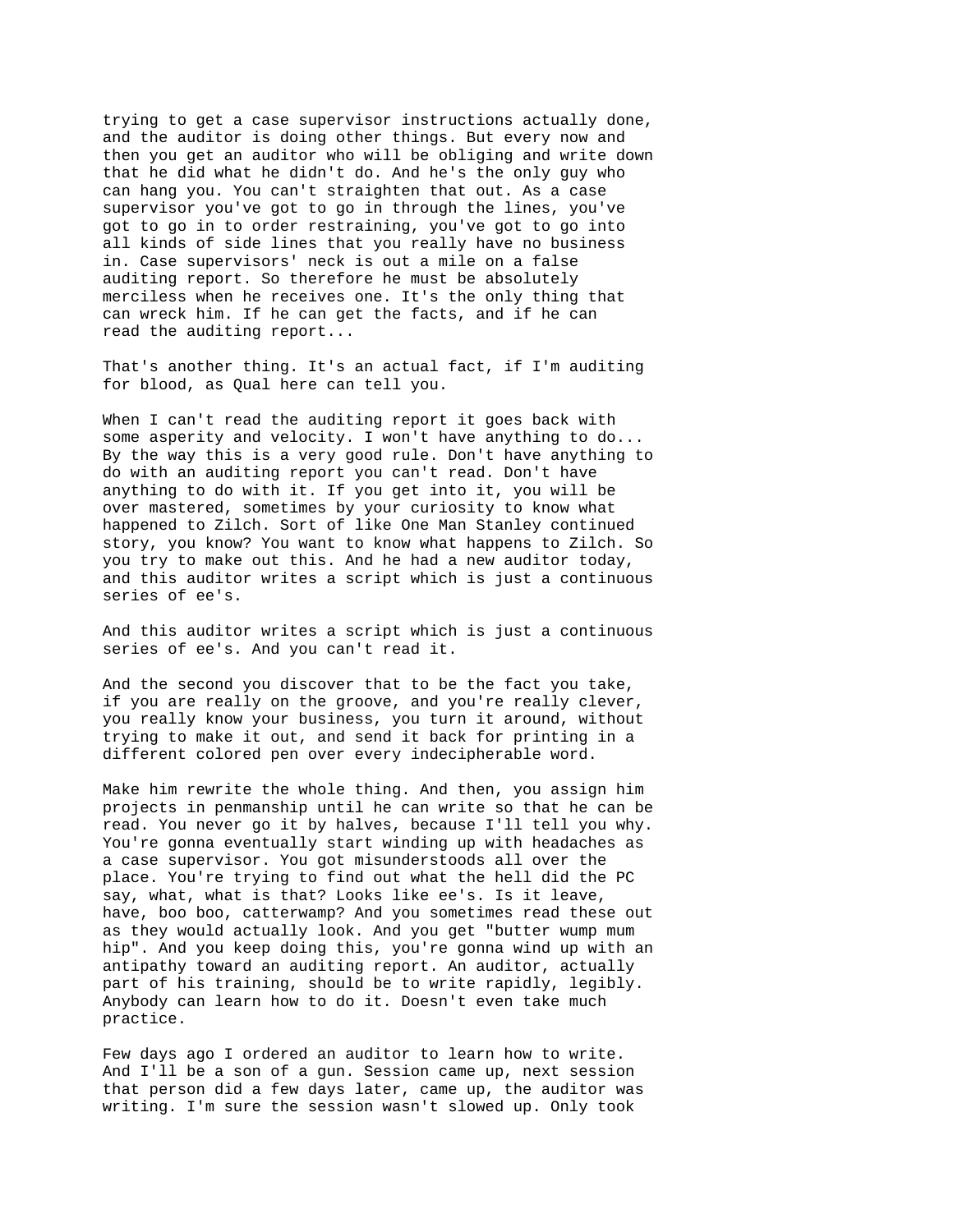him a few days to learn how to write.

But a case supervisor should never accept an indecipherable folder, because he starts laying mysteries into his line. He'll start making mistakes. And this is, what's more I tell you. He doesn't do his job fast. See? He does his job right now, and so forth. But that is to say he doesn't do his job on the basis that the PC has got to be audited 'cause he's leaving for Spokane. Just out of pure cussedness don't do the folder. "What about that pc that's got to leave for Spokane? He's got to catch a four o'clock plane. We've got to give him a session.

He's got his reservations, and so forth. As case supervisor you should say, "Bubber out, bub." Let him catch the plane next Saturday. Because I want him to go back to Spokane right, not rushed.

What frame of mind must this guy be in during the auditing session? Sitting on the edge of the chair, watching his clock, "Let's see. It's a review. Awawaww." In the first place, standard sessions are very rapid. And very, very, very rapid. And there's no percentage in pointing the guy wrong, as I've told you before. No percentage in it whatsoever. Just make sure you're pointing it right. Don't think twice about, you look at this and you wonder, "What the hell? What, what's this? What's this? I don't know. This case isn't acting right." And send it back to the auditor to get an assessment done. Send it back to the examiner to get the case looked at.

Folder looks a little bit funny to you. Looks a little bit weird. Something a little bit weird about it. Send it back to the examiner for another examination. Don't take chances with it, because that's not where you save your time. Time is saved in the case supervision being correct. And in the auditing being expert. Do you see? And you'll learn eventually, so that your lines smooth out, you do them very rapidly. But when in doubt, the only time you miss, is when you get in a rush. Or you talk, you get in such a rush you send for the auditor. Cuts your throat, boy.

Want to sell stock? He thinks he's standing there looking a condition of doubt in the teeth, maybe. He'll tell you anything. It's a facts. And then, of course you're just seeing the PC from his viewpoint. And he, perhaps is offended. He has tried to help the PC, and the PC wasn't helped in some fashion or another. So he's offended. So he blames you. The fact that he forgot to start the session and plug in his meter, he ignores.

So in the final analysis your grip on standard tech must be so standard that you expect standard results and settle for nothing less. And you solve the problems that you run into in auditing on that basis.

Now you could get into some situation where a guy is in an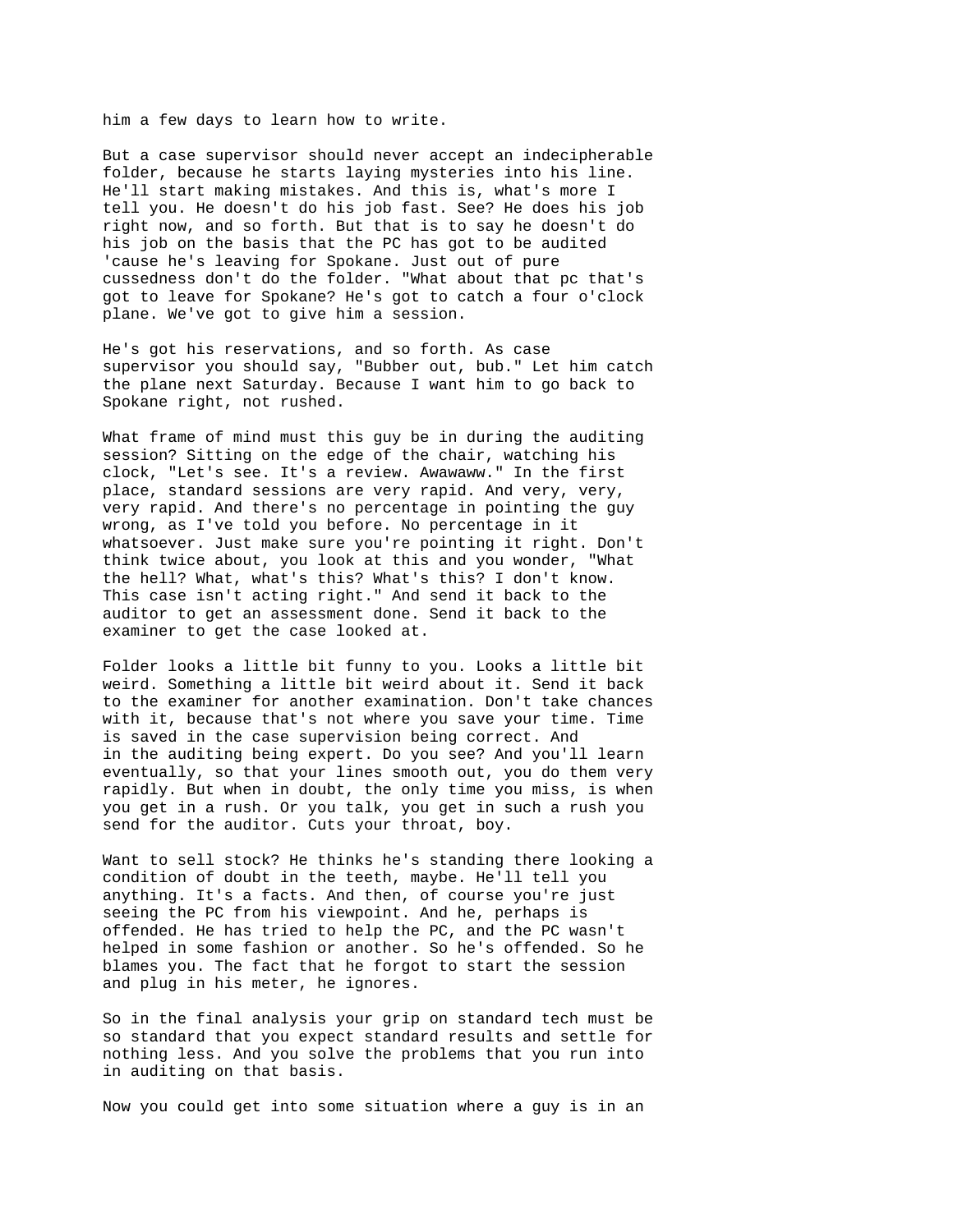upper OT... This would be the toughest situation I would know of. The guy is in an upper OT Section classification as you walk on the scene as case supervisor. And his TA is at 5, and he has apparently had all known remedies. He's been run on "What has been overrun". He has been rehabbed on anything and everything you could think of. And he, his TA is up there. And that, something like that will be your first invitation to squirrel. Because, here's, here's the facts. Somewhere in that line of all this has been done is a false report. It hasn't...

I found one the other day. Case was way high, "What has been overrun" has been run on the case. Ba-ba-ba, ba-ba. I went back. I found the session of "What has been overrun". Do you know what the auditor did? The auditor listed a list of what has been overrun, indicated no reading items on it, although many of them read, and then didn't rehab any of the things that were overrun. The right way to do this list, is, it's, it is not a list. It is simply an auditing question for which you are writing down the answers in order to do something with them. So he write down the first thing and it had a fall. Alright. Now at that moment you take that item, which he has just put down, and you run it back to the time it was released, and before it was overrun. And you may not get an F/N on that one. You now give the next item. The PC gives you the next item, and there's no read on that, so you neglect it. The PC gives you the next item, you get a long fall. Good. You take that subject, you run it back, you rehab it. Good.

Now, you got the next subject. He's talking about all kinds of things, you know? Bookkeeping's been overrun. Well you run it back to when it was released. You'll get some charge off of each one of these things as you try to rehab it. And you get him down the line here, another item, another item, six, eight items later that have read, each one of them rehabbed to a time when they went release. The tone arm has gradually come down, and in most of cases where this is happening and there isn't also something else wildly wrong, it then F/Ns. And the tone arm has been cured. Don't be surprised if it tends to go up, because probably a lot of his grades are overrun, because they sat on ruds, or, a lot of his grades never went release, because he was so overrun when he got into Scientology, and so forth, that auditors just sort of despaired of actually getting an F/N, and they'd give him F/Ns of 3.9, or something.

And the truth of the matter is, the guy's grades are out and they never did go release. But you've cured the earlier overruns. You can bring him up to a point now where he can do something about it. Now you'd have to decide whether or not it was audited over out Ruds or if it was because of basic track overrun, that he never went release on his grades. Which, which was the reason? Which was the reason?

Well, funny phenomena will occur. You can put in the Ruds. An upper OT guy or something like this, you can put in the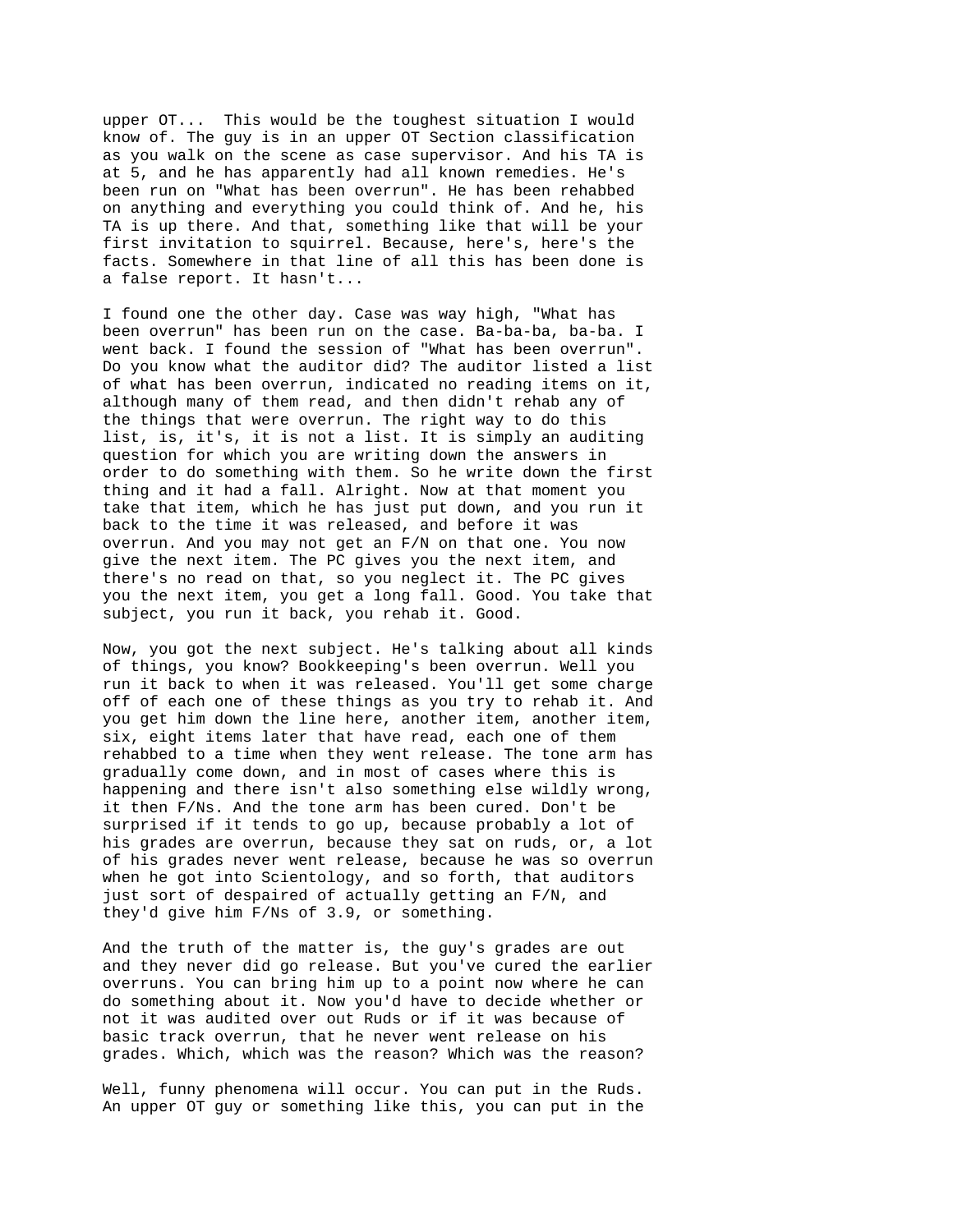Ruds before the point. Put in the Ruds before auditing. Put in his ARC breaks, PTPs, on the whole track, and get him up to a point. Now check, again, the release points. They don't occur. Good. He's not flat on ARC Straightwire, engrams, secondaries, the lot. All the way up the line he isn't flat on a single, god damn thing. Every one of them has to be run. You say, "Magnificent. How the hell did he get this far?" Well, I don't know. How far could a bunch of auditors that didn't know what they were doing push a guy? How many false attests can you get? An infinity, of course.

But you'll see this case, and they will say, "Everything has been done." Particularly if you're new on post. Somebody wants to shake you down, put you in place, see? "Well, here's this case, here's this case. Zilch. Ha-hool Everything's been done! Ha hat Everything's been done.

The lot. The whole, yeah everything. What has been overrun, valence shifters, confront, we've rehabbed all grades, rehabbed drugs, rehabbed ha ha ha ha ha, education. He's had forty five remedy Bs, one hundred and seventy two S and Ds, we've done everything we can do. He's, we've rehabbed all the F/Ns that ever occurred on green forms and sec checks. We've done all of this, and there he is! Ha ha!" And you say, "Oh my gods" You start looking through the auditing reports on the case which you have to study very carefully. Case supervisor always does. He looks through these things, and he looks through these things, and they all seem to be OK. It all seems to be done alright. Wow. There's your whole tool bag. Heen emptied out on the ground. Every one of them's been used. Hm! I would do something like this. On resistive case has anything been suppressed? Prep check the following. You don't care. You can always prep check things. Prep check assessment lists. Prep check S and Ds. You don't care what you're gonna suppress. You know, prep check some things. You can't even assess this list anymore. There's eighteen assessments of resistive cases in it, see?

And all of a sudden something blows down. Now you can follow what blew down back as the false report chain. Got it? You can take and prep check everything on the resistive cases list, including resistive cases lists. Something is gonna BD. Something's suppressed. There's something still out. Handle it.

Now, something else comes into view, and you find out that you've been handed a bundle of lies. Everything hasn't been done. I'd just compare it. The same thing. The guy, the unresolvable case, the completely and utterly unresolvable case, who yet R/Sed and then blew down on missed withholds, and connected to suppressive groups. I mean, what more do you want? I mean, how the hell, you say, can an auditor sit there, and actually look at a meter do this? And notice it, because he wrote it in his auditing report, and never asked the guy a single question, What was the missed withhold?"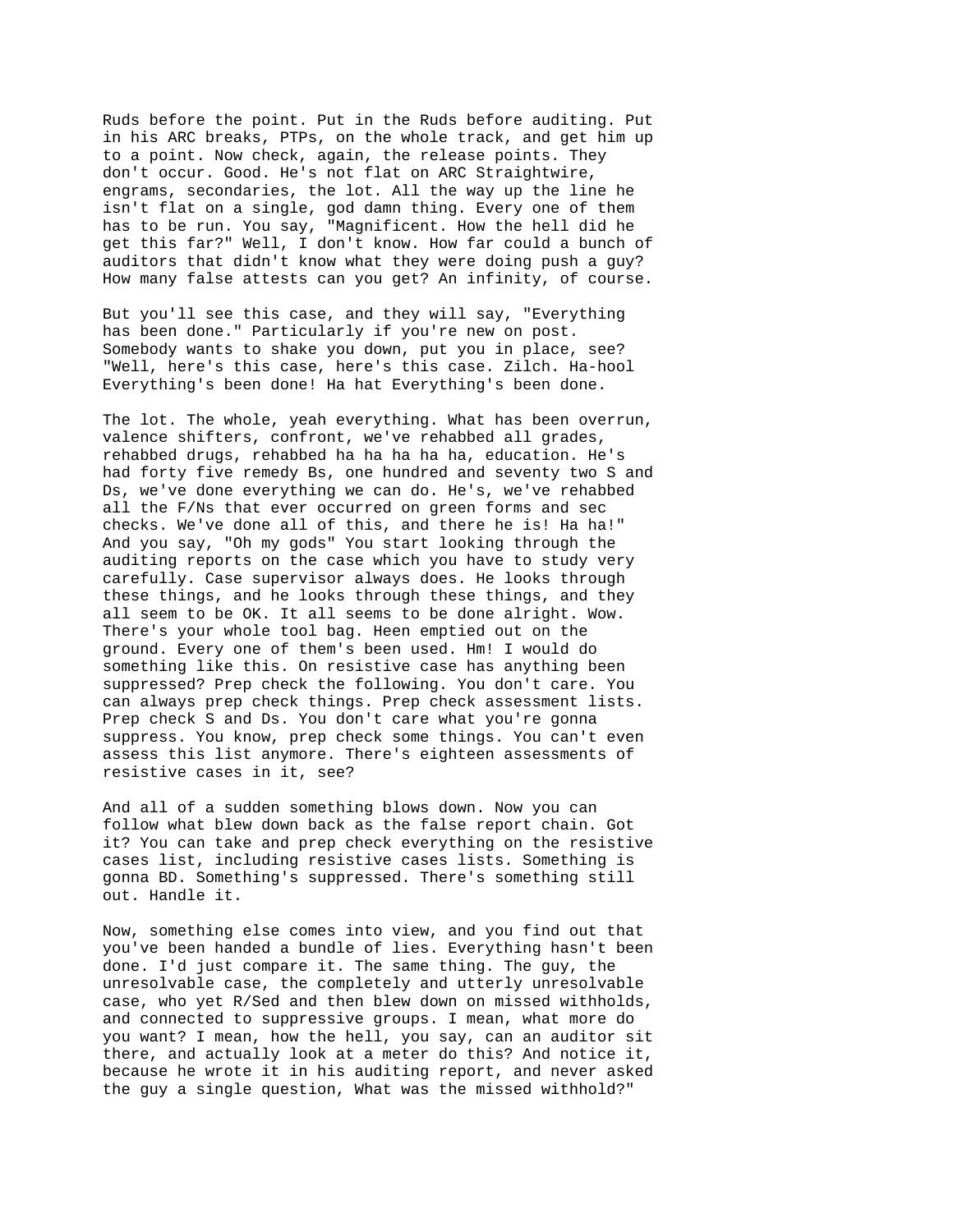Well, it compares to a Power which I inspected in one of your folders. Oh my god. Aaah. 5A.

And it says, almost direct quote, "Places. No place. PC says no place is not the answer. PC sitting quietly thinking. Blow down. F/N." And then he took him to 1D. (Drums fingers on table) Blew down on what? The PC was listing without talking! In other words, the auditing was so god damn bad, that the PC has ceased to talk to the auditor. He was listing to himself! Well, that's because the item just above it hadn't been given to the PC. They were just listed to F/N. Dadadadamm. You get it? Never found the item, never gave it to the PC. Or it's a wrong item. The list needs to be checked. But there's evidence, the PC listing to himself. He wasn't giving any items, but he had a blow down. And smiled quietly. I don't think he smiled quietly, I think he smiled god damned sarcastically.

What was the item the PC thought of that caused the blow down? Obviously the auditor should give it to him. Left the PC with a withhold of one item. Not only did he not give the PC his items on this, but he left the PC with a withhold of one of the items, which is on 1C. This is clown stuff. But you look back over a lineup like this, you can find errors. Unfortunately, this person's already been through the CC, so that is not a corrective list. Power's not corrective.

You can get into trouble, because you, you... You can correct it if the person never went clear, but you can get into trouble. How do you get into trouble? Well, when you try to straighten it out you inadvertently start running it. You find out the list, the Power list or commands or something weren't complete, and you find that as the wrongness. Now you're gonna have to run Power. And you run Power after clear you wrap the PC around a telegraph pole.

One auditor in one thousand PCs would be able to do it and get away with it, and thinking he'd gotten away with something he'd find out the PC never went clear in the first place. But then your side data comes in. "Oh well, I, I ran a PC on Power one time after he was clear, and nothing happened. I don't see why there's any proviso on that." We're only dealing with all data, see? Of course you could probably rehabilitate, rehab Power on this PC or that PC, maybe even, when they were clear without any great consequence, or even with a bit of a win, see? But it's not one of these data you could do it with every PC, so every time you did it you'd take one hell of a chance. And then the PC that it couldn't be done on, boys Now you gonna untangle that, see? Because you can only untangle it by rehabbing it, which... And Power is an area where you can get into a fire fight on your correction on a person after he's been cleared, because you of course are never dealing with his Power. You'll find some body thetan on whom of course you could run Power. So you're busy involved in running body thetan Power, Power on a body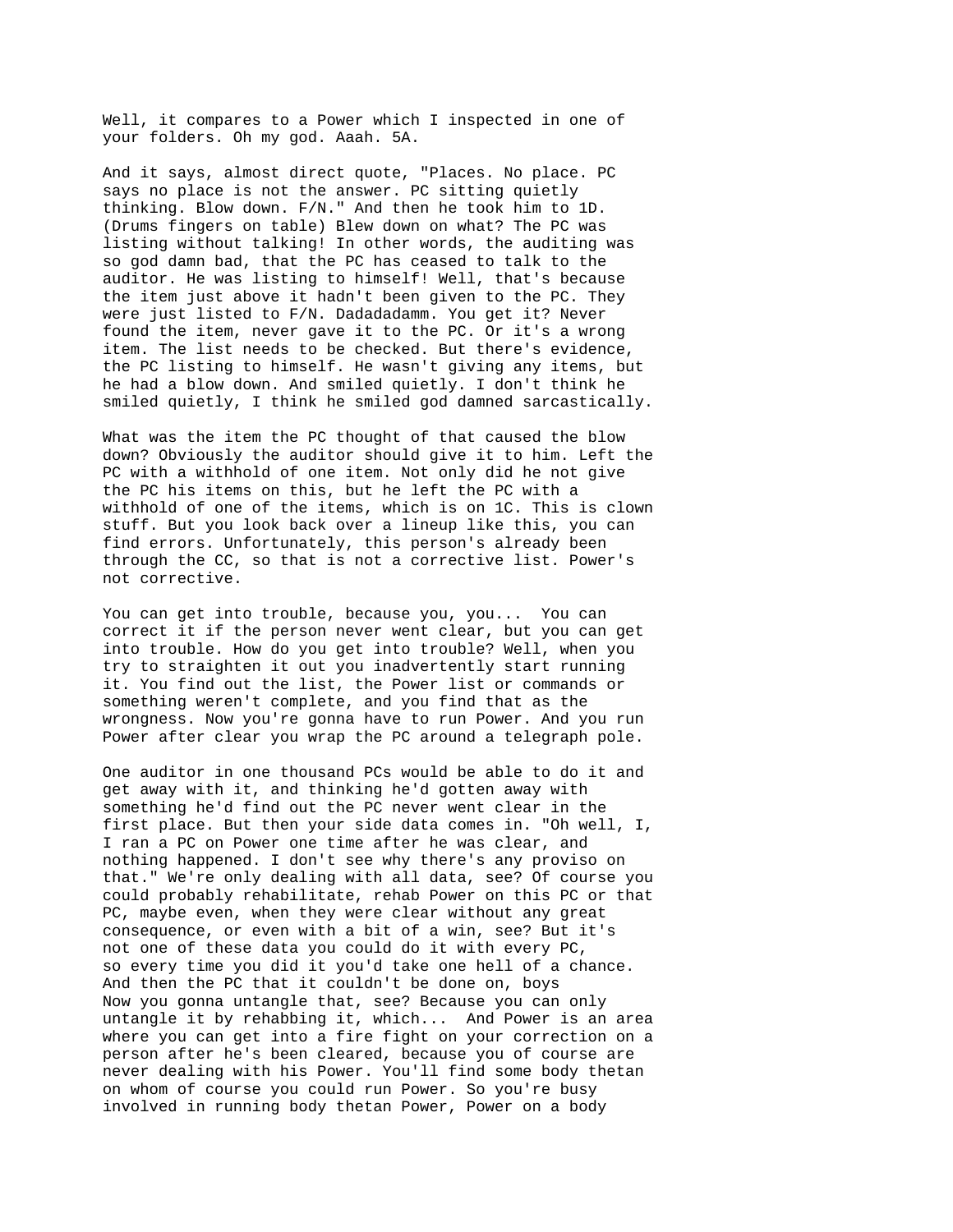thetan, and then the individual himself of course mis-owns this and thinks Power isn't flat. It gets into a mess with great rapidity.

So we're talking in standard tech on the data you can do on every PC every time. But again, it follows the laws of processes. On case supervision there are only so many things that you can do. But you can only do them once. Now when they've all been done, you have to ask the question of "Were they done?" So this gets to be very fascinating, because of course they haven't all been done.

Now you're, only thing you have to solve is which one is a false resort. Not to overweigh the, or overrun the, the object of the lesson. But this is what it takes.

Now you're probably struggling along with an infinity of data. And you think that there is an infinity of data. And it'd only be an infinity of data if you had an infinity of fixed ideas. The data are very few, the overall technical data are probably under, I don't know what they are, just at a guess two, three four, five hundred. At the absolute outside, I'm talking about data, in the body of data. There's things like the axioms, and things like this, you include these things in. As far as processes are concerned, why there probably aren't fifty. And in the numbers of ways to do them there's only one. So what are you talking about, infinity of data? See? There's no infinity of data. There's an infinity of goofiness in life. That can go to infinity with the greatest of ease.

So whenever you see, whenever you see somebody squirrelling you know he's already goofed. And that is the law concerning it. A squirrel has already goofed. Now he can't goof so seriously that he can't ungoof his goof. That's not possible. Unless he takes a brick and hits the PC over the head, and exteriorizes him forcibly, and buries the body someplace and then can't find the PC. But if you can't get, your goof would mostly consist of being unable to get the PC to come back into session. Sometimes he has to be sort of dragged back. But a goof always precedes the squirrelling. And that goes clear back to 1950. If somebody in 1950 had taken Book One, and they'd run engrams the way Book One said, just that, and they'd done that, why they would have found a high percentage of resolution of cases. Just like that. And they got a high percentage of resolution of cases. But engram running started to go out sideways, and it went out sideways over a great many years, until a short time ago it was reported that engram auditing by chains was very old hat and even looked on like squirrelling.

Brother, I sure don't know how you'd ever resolve a hung up 3 if you couldn't run engrams by chains. Couldn't. It's the only road left open. See what I mean?

Somebody can come along and take one of the basic central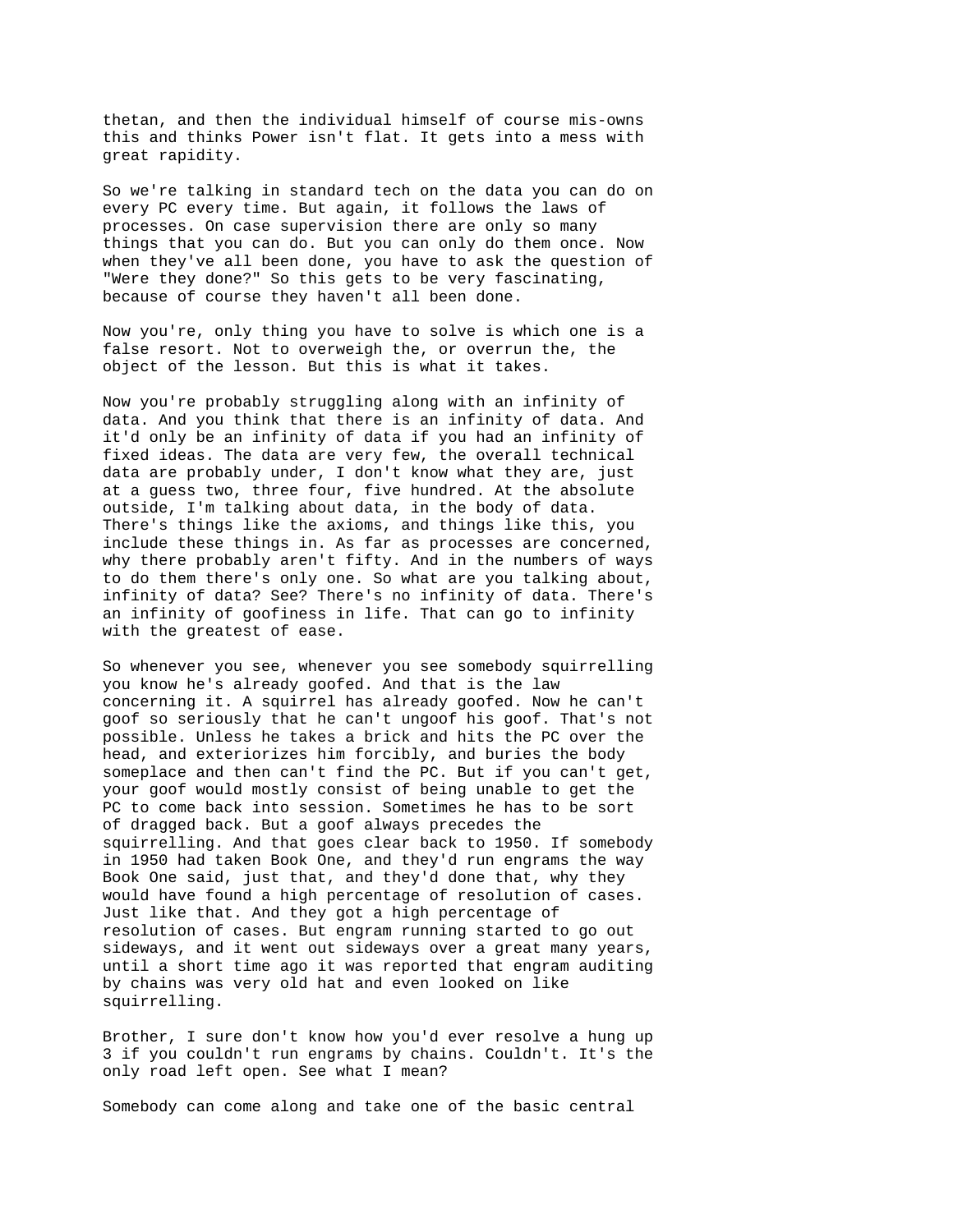data, he can take a basic central datum, and he can say, "Ha ha, oh it's gone now. I know we really don't do that anymore. I just came from the Flag Ship, and so forth, and they, they don't do that anymore." Move it off the line. Now standard tech doesn't work anymore. And that is normally what happens. They either take a datum or a body of data off the line by invalidation, or they put some new data on the line by evaluation. And, that way, the subject goes crooked. And it's no longer a straight subject so it doesn't work, so people have to invent all kinds of damn things to make it work.

So you see then why I work hard to hold the line. It's very easily made unworkable. All you have to do is throw away the text book.

Now there are certain beliefs that certain subjects of one kind or another have certain degrees of workability. That's perfectly true. Natureopathy, chiropractic, to name a few antique things, phrenology, where they told fortunes by the bumps on the skull, which I think is, they changed its' name after a while to psychology. They tell fortunes by the bumps on the brain. There isn't actually any difference in these data. Even psychology preempted the word of soul, study of.

That's what the word means. When they start teaching psychology, they started teaching it by saying they didn't know what it meant. That's a great place to start a student, isn't it? "Psychology. Well we do not know what the word means, because a psyche means soul and we don't have anything to do with a soul." You think I'm kidding. But that is how the last psychology text book read that came off the press just ahead of volume one, 1950. I was down at the American Book Company and I saw this blue covered books were coming off the endless belt of the binder. And they were coming off, pocketa, pocketa. And we were waiting because there was a big ceremony involved in it, for Dianetics the Modern Science of Mental Health to come up the first copy through the binder. And it was following this blue book. So I turned around to a, to the head of American Book, and I said, "What book is that?" And he picked up a copy of it out of the bin. It was the University of Illinois, I think it was, psychology text book. It was their basic college textbook. And I said, "I must have this one." And took it off the lines right ahead of Dianetics the Modern Science of Mental Health. And I said, 'We will preserve this one in concrete so that the psychologist cannot in the future lie about how much he knew about Dianetics."

And that is the way the book starts. We don't know what psychology means. It says, along about line four or five or ten or something, somewhere in the volume, "Intelligence cannot change. It is that way when the person is born. It is the same when he dies." You look at this damn thing you never saw such a parade of lies in your life. So I said,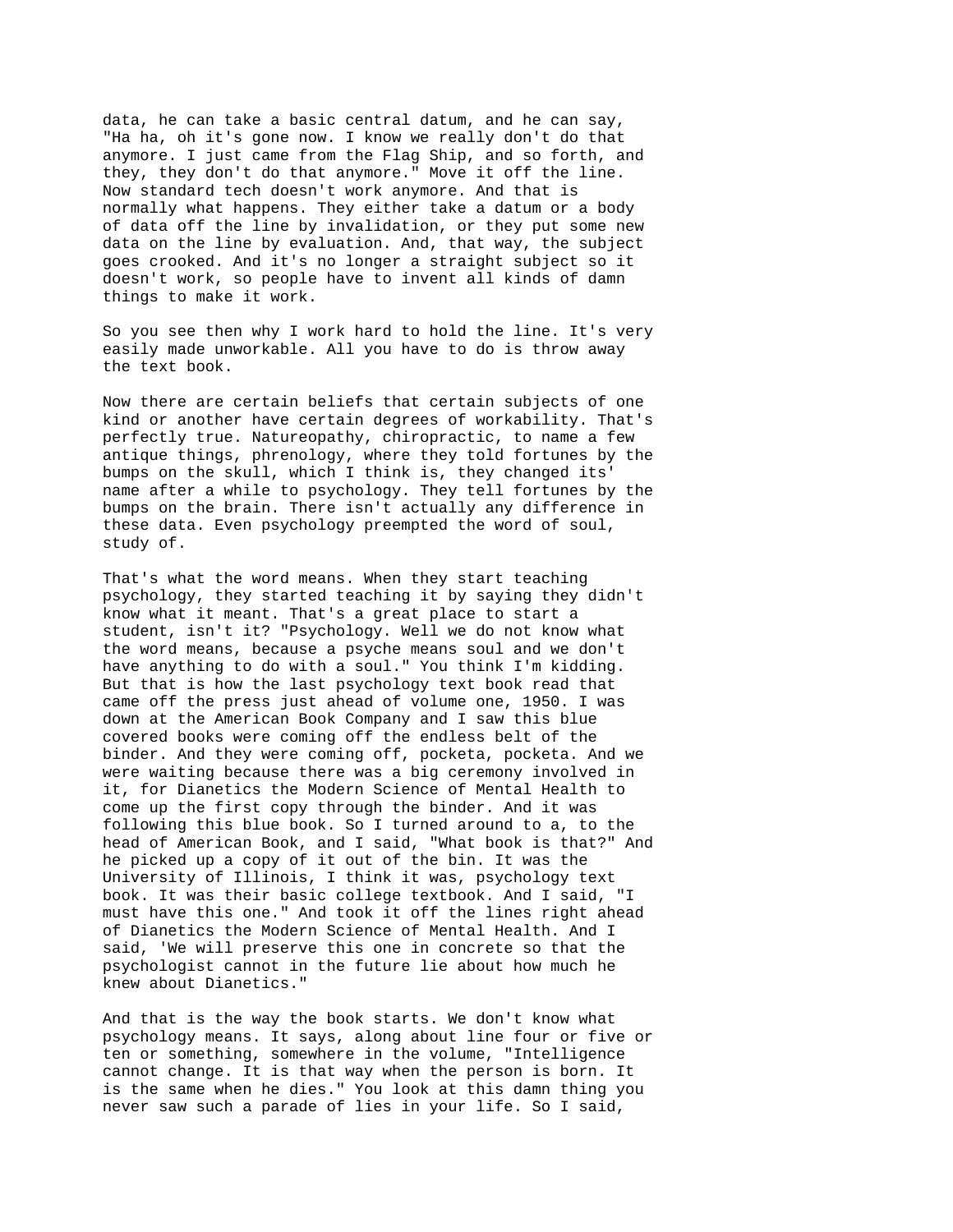"We'll keep this one." I've still got it in my library. It shows the state of the mind just before AD 0. State of the mind. What did they know about it? Pffft!

"Now the great discoveries that are made in universities! Professor Humphgaw! The great professor Humphgaw has just understood that life has something to do with affinity. Give a Nobel Prize." The lion, see? See? They read our textbook you see, and they... Sometimes you can get a textbook on philosophy or religion, or something, in the library. And you can look through it page after page, and you'll find somebody has marked lines. And they have looked through this book only to find things which agreed with their own fixed ideas. And this book, you go through a lot of library shelves on these subjects, and you'll for sure find one. And it's marked, you know, some obvious thing, you know? "Men are males", you know? And you'll see over here in the margin, "So true." (Laughter) So you could expect for a number of years yet to come, I suppose, the great discoveries are brought about through, somebody reads "Handbook for Preclears" or something of this sort, and he reads some line in there. All of a sudden he realizes that that is the subject for a complete research foundation, and goes ahead and investigates us. It's pretty weird.

But, they'd be much better off if they found out the line following it, too. That also was important. So that you actually can get subtractions from a subject. You can get little isolated bits brought out of the subject. You can take bits out of context. And then build these things up, so that somebody's rather pauperized understanding can reach into some situation and get "Men are males," and then build the whole thing up around "Men are males," and there's a whole bunch of technology like this. But it doesn't work. There's no workability. Because a very few people have that fixed idea. Most people know it already.

So the whole subject is any subject which you're trying to hold the lines of, is then wide open to variation if the person, one, doesn't have a variability, a factor being entered in by some stable, fixed idea that somebody has. And the net result of it is workability. Now people who have had the subject work well on their cases, and they've seen pocketa ding thud crash, and it worked just like that. They don't have any question about this as the right way to do it, because it has worked. But then people who have been audited without those data, and without those laws or rules being applied, list over listed, under listed, items not given to 'em, Power run upside down, forgot to run grades 2 and grades 3, and before they ran grade 4, this sort of thing, they get into a feeling of wobble, wobble. They haven't experienced standard tech, so they consider that it is non-standard. And it's always more difficult to teach somebody who has been subjected to non-standard tech than somebody who has received good, straight forward standard tech up the lines.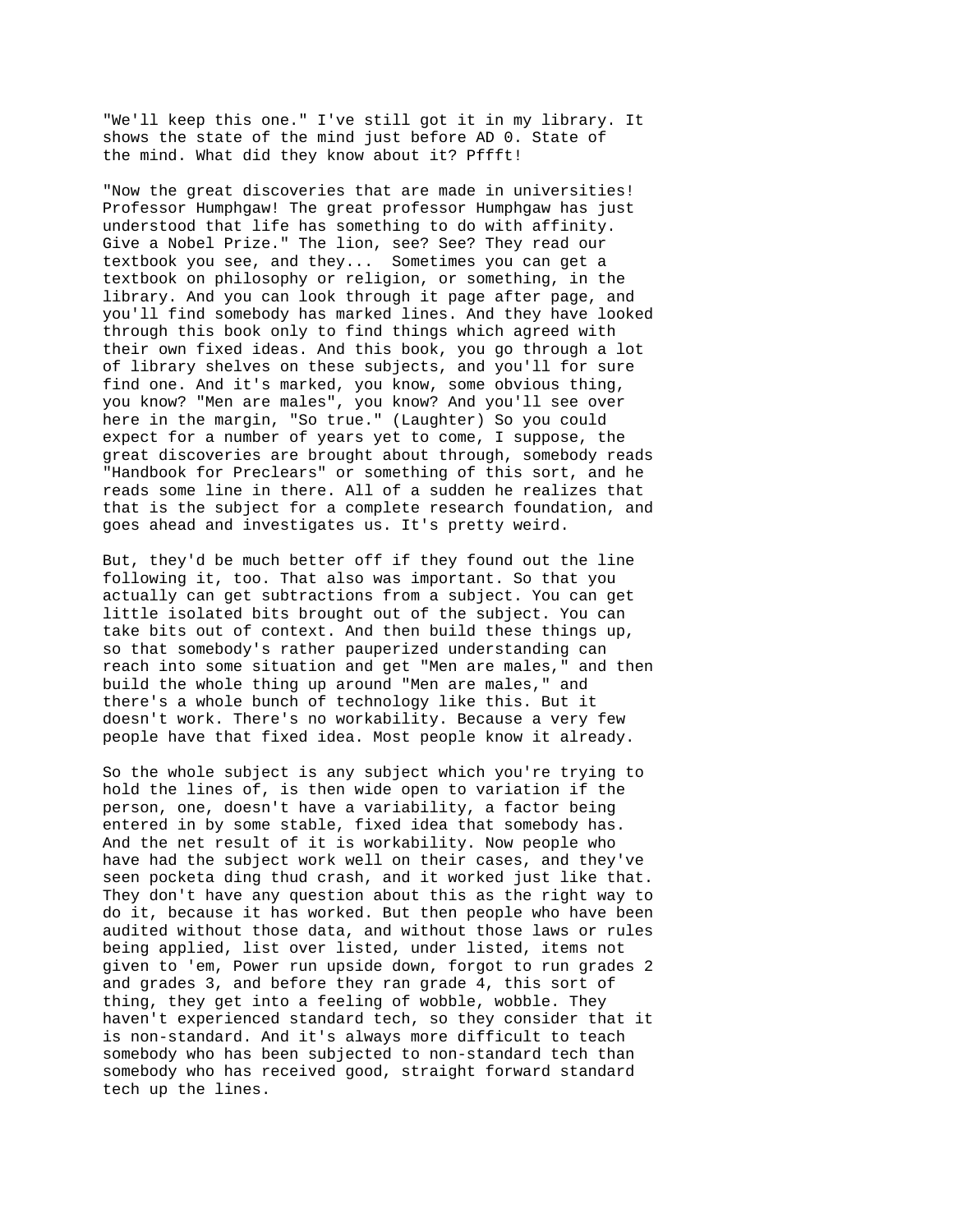But if you really want to teach somebody the subject, and make him a missionary on the whole idea, is after he has been mucked up from A to lizzard, put him back together again with standard tech. Zoom, thud. He's been worrying about his case for the last three years. You put him back together again with just straight standard tech. And you put him back together again so fast he hardly knew what happened. It went, pffft, pffft, pffft! Never knew. Wow! He isn't necessarily overwhelmed. But he now has the idea that is can be done wrong too. And I think in any group taking a Class VIII course there will be a certain number who have some idea and subjective reality that it can be done wrong, there will also be some, some small number of characters who have done it wrong and have received it wrong, and don't quite know what they're studying. And so don't quite know what to hold on to, because it, haven't seen the workability, subjectively, objectively. See? They've gotten into some back eddy of sauirrel-ishness on the thing somehow or another, and just left their case parked in right field and their understanding parked some place back of home base, and they're not quite sure what they're looking at. And they get confused.

Now in this state, groping for some orientation, a groping for something, why they'll hold onto some data like fury, which may be a very minor datum. You know, like ARC contains R.

They really know it contains R. They got a subjective reality on that. You have to spread them out from that. They're fixed on that, because a lot of confusion is oriented by that. And when you say there's more to it, there's also A, and there's also C, why you're spreading 'em out to a point where the confusion starts to hit them a little bit. And so they go back to the thing, "Well I really am certain that R is R." You see how it happens?

So anyway, holding the line, holding the line. Trying to get it to go straight down, right down the groove, and so on, is subjectable to many cross currents, so that the subject, with certain things subtracted from it ceases to work on certain people, who then start looking for some other way to do it, who then come in with some god damn fool opinion, who didn't know in the first place, and blow. And the whole subject goes up in smoke. Deteriorates. Which is unfortunate. Men who know the laws of listing don't follow them. Then they get some loses on cases. Now the cases they've audited don't think, they think the laws of listing have been applied, so they think the laws of listing are wrong. So they invent some new idea of listing, which is that all over listed lists must be over listed. And that is what an auditor is up against.

Now the auditor himself is subjected to a certain amount of invalidation, because he does what he thinks is necessary, and what he is sure is the right thing to do. And he finds out it doesn't straighten out the PC. This particular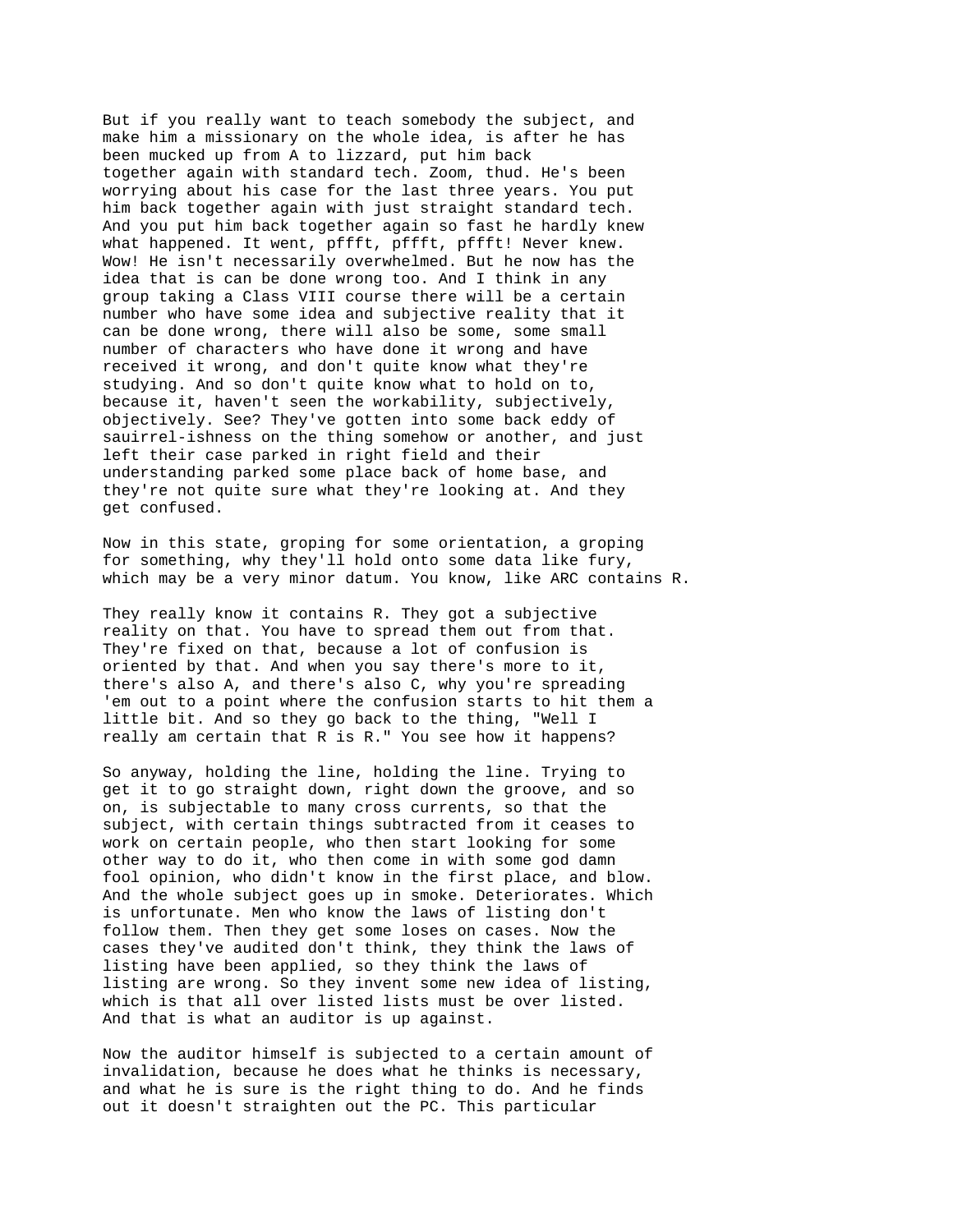instant didn't straighten out the PC. So, this makes him feel like he's had a little bit of a lose. He sees the examiner reports. The guy left the session apparently OK, appeared at the examiner and there was something out. Well how did that happen? So he feels a bit invalidated. He feels he should do something else beyond the C/S.

Beyond the case supervision he should do something else.

So, the case supervisor sees this, and then he is subjected to a certain amount of invalidation from the auditor. The auditor, you know, didn't do so well that time. When he appeared at the examiner he wasn't alright. Something's wrong. Well, the one thing you can find to agree on in all this, and this is the stable datum, the one thing you can find to agree on all this, is that something is a departure from standard tech. That gives you an orientation zone from which to orient your disagreements. The auditor probably busy blaming the case supervisor, the case supervisor busy blaming the auditor, and the PC sitting back there with a completely suppressed read on PTP. It's completely suppressed because a present time problem doesn't communicate to him. Every time you ask for a present time problem, why he knows what problems are. They're solution to things. And he hasn't got any solutions. All he's got is worry. The communication to the PC is out. And it hasn't emerged. Or he's got an ARC break of long duration. He's there not on his own determinism, forced to be there. And he suffers through it all. The idea of ARC break is completely foreign to him, because the word doesn't communicate. Or, because he's been asked for ARC breaks and then had them invalidated.

You can get an infinity of wrongnesses that happened with the guy, but the resolution of the case will be ARC breaks are out, PTP is out, or, missed withholds are out, or he's committing continuous present time overts, some grade is out that was supposed to have been run but wasn't, the list that was supposed to have been done was to wrong item, it's falsely listed, or the general approach on TRs completely out of the case supervisors sight, and completely out of the auditors sight. Early on, why it was just constant invalidation. The auditing sessions. He had several auditing sessions in which each one of them was just a constant invalidation. "Well, that's not right, actually what you mean is so and so." See? Something weird has gone on.

Nevertheless you can untangle it all.

It's where you've had departures from these exact actions. And some of those departures are important and some of them are unimportant. Now I'll give you an example of what is unimportant. I see in case summaries, which auditors do, they're prone to list the administrative errors of the auditor. They go through the folder and they list the administrative errors. They raise hell. The auditor didn't totally date the session, he didn't give the year, he just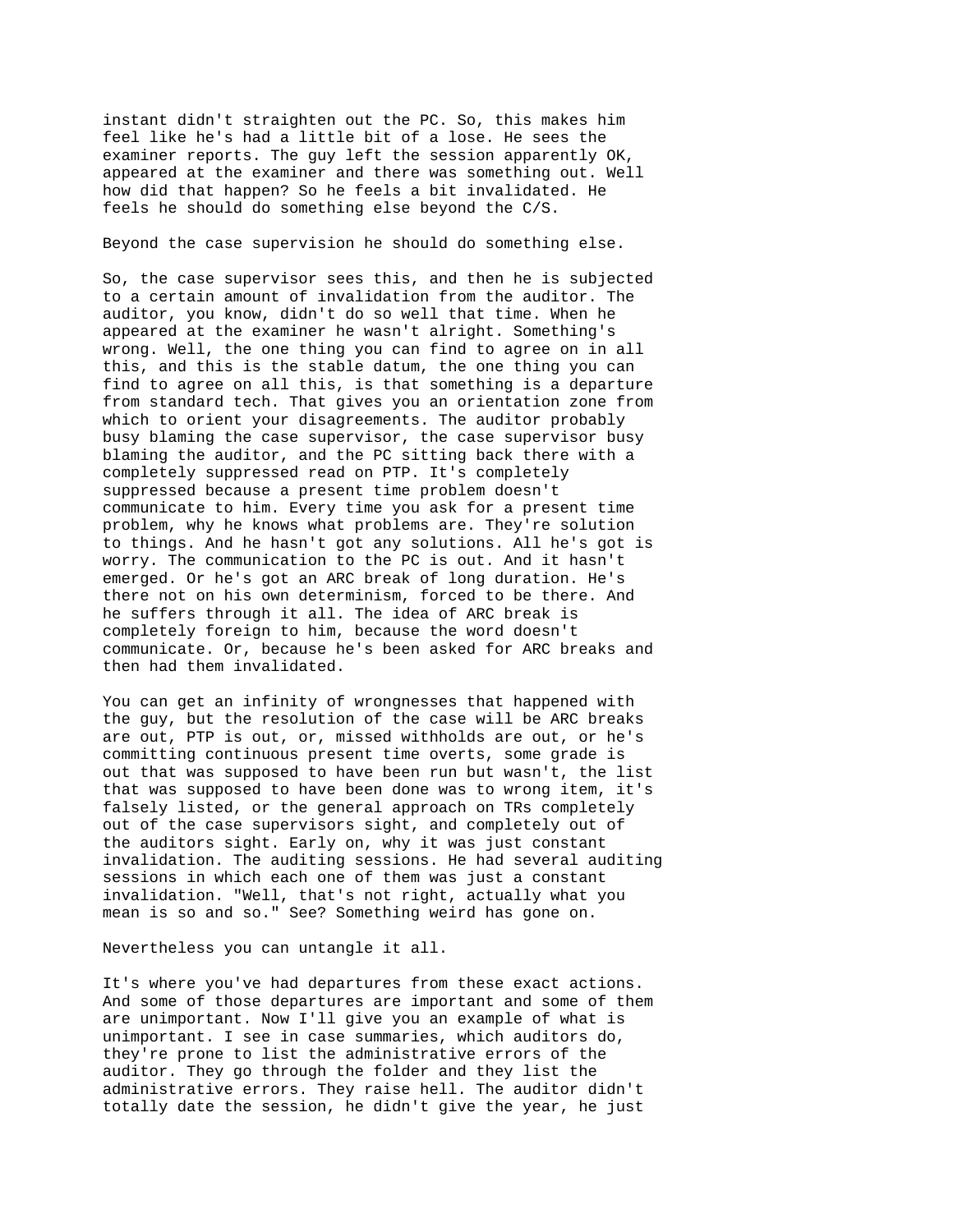gave the month and day, and he writes the TA down in the wrong column, and you can't tell the difference in that, and he doesn't give all of what the PC said, and he gave no reason why he ended off the session, or something. These are administrative, administrative, administrative. And an auditor doing case summary, a case, a summary, a case supervisors error summary of course is a thing. It is going through every session you can get your hands on and finding every auditing blunder in that session, and making a list of these. Well, making this list, well, you'll find out an auditor who's green at this, or a case supervisor who's very green at this, he will go into this on the basis of the administrative flubs. Do you see? You know, he didn't date it, and he didn't write down... There is no summary report. Absolutely reprehensible. There is no summary report for this session, and so forth. And he just goes on and on and on, page after page after page. It's the wildest listing you ever saw. Because not one of them would affect a PC at alit The viewpoint from which case error summary lists are done is the viewpoint of what has an auditor done that would have messed up a PC.

Now, it could also be done from, what would mess up a case supervisor. So you're interested basically in what would have messed up the PC, secondarily in what would mess up the case supervisor in trying to case supervise it. That's why admin is tough and straight. Just so the people can tell what's happening. That is basically what you want out of an error summary report. What you want is what has been done that would have affected the PC adversely? What departures from standard tech do you find? We find PTP has always been handled by "Invent another problem". Aaaahhh. Therefore we know there's going to be charge on the subject of PTPs. So we're going to have to get PTP corrected. We can prep check it. You always got prep checks, they're, you can prep check anything. Overrun. Check for overrun on PTP.

Check for this, check for that. See? Overrun, prep check, do something about it. But you've got it there. Look at this, god damn it. For one and one half years this case, they attempted to solve this case in a review, somewhere, and they consistently ran "Invent another problem, invent another problem, invent another problem", and the case has just been getting worse and worse.

What really hasn't changed... his main basic characteristics. See, you've got your error summary. That would have affected the case. That was important. And the session which goes wiggle biggie zibble, zig zig, wwwww voom. You can't understand it, so the case supervisor's been done in. So you say, "Out admin, shoot the auditor." That's what your folder error summary should consist of. What affects the case? And what would affect it's case supervision? That's all that's important. There isn't anything else that's important. So it says "PTP, F/N". Doesn't say the PC said anything, it just blew this and that. It happened two years ago - The auditor's already